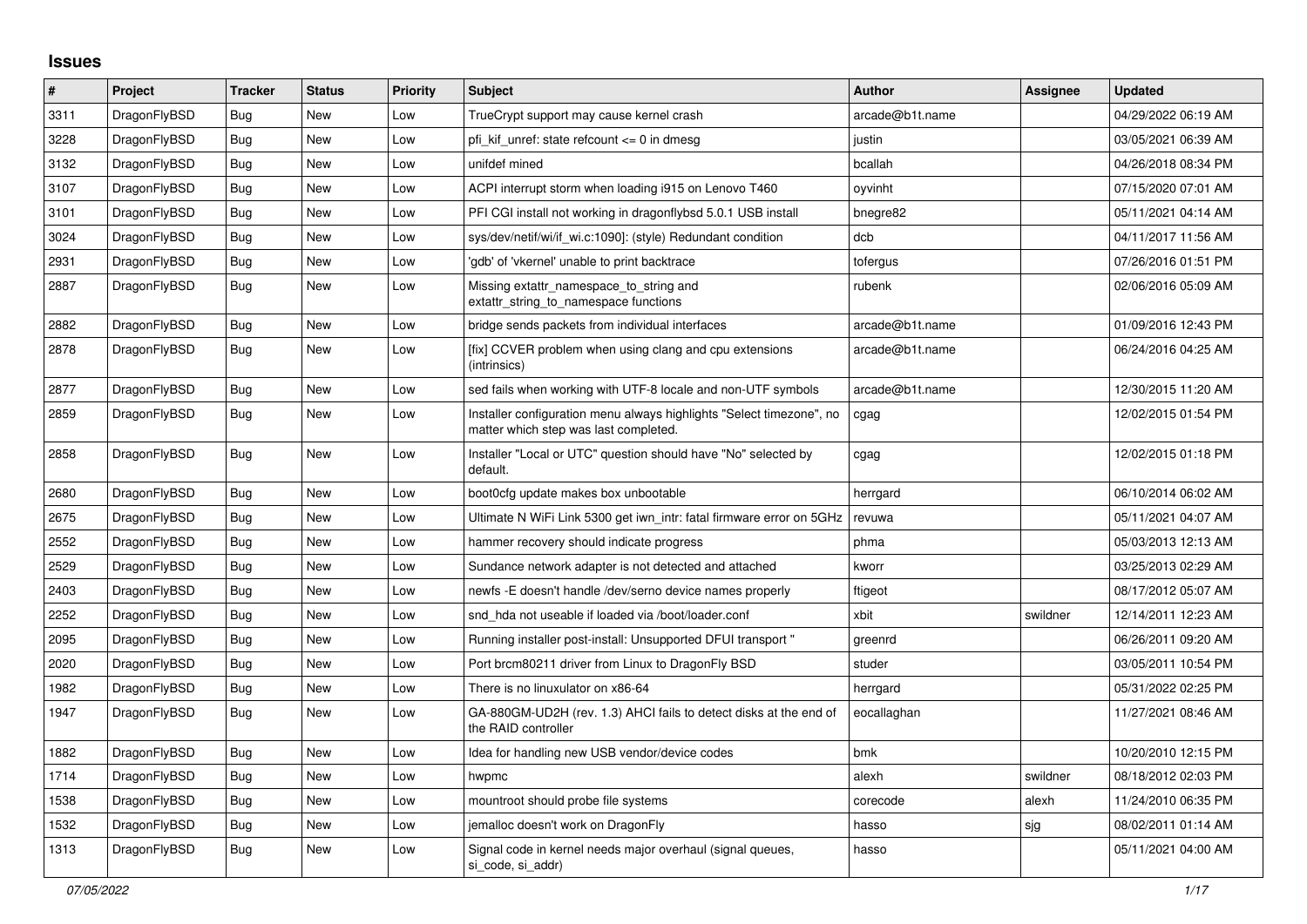| $\sharp$ | Project      | <b>Tracker</b> | <b>Status</b> | <b>Priority</b> | Subject                                                                                                   | <b>Author</b>   | Assignee | <b>Updated</b>      |
|----------|--------------|----------------|---------------|-----------------|-----------------------------------------------------------------------------------------------------------|-----------------|----------|---------------------|
| 679      | DragonFlyBSD | <b>Bug</b>     | New           | Low             | Netgraph backward compatibility for old *LEN constants                                                    | nant            | nant     | 02/18/2014 05:45 AM |
| 600      | DragonFlyBSD | Bug            | New           | Low             | /sys/libkern/karc4random                                                                                  | robin carey5    | profmakx | 01/19/2015 03:07 AM |
| 2790     | DragonFlyBSD | Submit         | New           | Low             | filedesc softrefs increment code factoring                                                                | dclink          |          | 02/21/2015 04:00 AM |
| 3319     | DragonFlyBSD | <b>Bug</b>     | New           | Normal          | setproctitle() calls can change effect of later setproctitle() calls                                      | tonyc           |          | 06/29/2022 06:10 PM |
| 3316     | DragonFlyBSD | Bug            | <b>New</b>    | Normal          | hammer2_dirent_create() allows creating >1 dirents with the same<br>name                                  | tkusumi         |          | 06/05/2022 12:35 PM |
| 3314     | DragonFlyBSD | Bug            | New           | Normal          | Bring virtio_console(4) from FreeBSD                                                                      | tuxillo         | tuxillo  | 05/29/2022 08:24 AM |
| 3313     | DragonFlyBSD | Bug            | <b>New</b>    | Normal          | Can't boot from my live USB at all. The kernel loading process<br>hangs.                                  | rempas          |          | 06/03/2022 12:16 AM |
| 3302     | DragonFlyBSD | Bug            | New           | Normal          | Will not boot on System76 Lemur Pro (lemp10)                                                              | piecuch         |          | 11/03/2021 10:21 AM |
| 3301     | DragonFlyBSD | Bug            | <b>New</b>    | Normal          | Gkrellm from the packages is not showing logged in users in main<br>window, logged in users always $== 0$ | adrian          |          | 01/08/2022 04:24 AM |
| 3300     | DragonFlyBSD | Bug            | <b>New</b>    | Normal          | Running Xvnc from TigerVNC package through the INETD daemon<br>in TCP WAIT mode fails hard                | adrian          |          | 01/08/2022 04:25 AM |
| 3298     | DragonFlyBSD | Bug            | <b>New</b>    | Normal          | Running "w" and having logged in via XDM through VNC, "w" prints<br>an extra error message                | piecuch         |          | 10/25/2021 09:16 AM |
| 3284     | DragonFlyBSD | Bug            | <b>New</b>    | Normal          | Wrong towlower() result for U+038A                                                                        | bhaible         |          | 07/10/2021 03:34 AM |
| 3283     | DragonFlyBSD | Bug            | New           | Normal          | mknodat() cannot create FIFOs                                                                             | bhaible         |          | 07/10/2021 03:34 AM |
| 3282     | DragonFlyBSD | Bug            | <b>New</b>    | Normal          | unexpected errno value from fopen()                                                                       | bhaible         |          | 07/10/2021 03:34 AM |
| 3281     | DragonFlyBSD | Bug            | New           | Normal          | Crash after leaving unattended for a while                                                                | bhaible         |          | 07/10/2021 03:32 AM |
| 3280     | DragonFlyBSD | Bug            | New           | Normal          | KMS console and i915(4) not working in 6.0                                                                | cmusser         |          | 07/10/2021 03:35 AM |
| 3278     | DragonFlyBSD | Bug            | New           | Normal          | Second screen image is distorted                                                                          | arcade@b1t.name |          | 07/10/2021 03:36 AM |
| 3252     | DragonFlyBSD | Bug            | <b>New</b>    | Normal          | tcsetattr/tcgetattr set errno incorrectly on non-TTY                                                      | tonyc           |          | 10/26/2020 09:34 PM |
| 3249     | DragonFlyBSD | Bug            | New           | Normal          | HAMMER2 fsync(2) not working properly                                                                     | tkusumi         |          | 09/21/2020 07:07 AM |
| 3247     | DragonFlyBSD | <b>Bug</b>     | New           | Normal          | Kernel panic doing nothing much                                                                           | phma            |          | 09/12/2020 11:40 PM |
| 3246     | DragonFlyBSD | Bug            | <b>New</b>    | Normal          | HAMMER2 unable to handle ENOSPC properly                                                                  | tkusumi         |          | 09/04/2020 11:11 AM |
| 3245     | DragonFlyBSD | Bug            | New           | Normal          | panic: free: quard1x fail, i915 load from loader.conf                                                     | polachok        |          | 08/21/2020 10:36 AM |
| 3243     | DragonFlyBSD | <b>Bug</b>     | <b>New</b>    | Normal          | SMART status not reported properly for SSD disks                                                          | daftaupe        |          | 09/09/2020 11:03 PM |
| 3239     | DragonFlyBSD | <b>Bug</b>     | New           | Normal          | unable to SIGKILL glitched emacs                                                                          | piecuch         |          | 05/26/2020 03:30 AM |
| 3238     | DragonFlyBSD | <b>Bug</b>     | New           | Normal          | race conditions when printing from vkernel console                                                        | piecuch         |          | 05/19/2020 02:50 PM |
| 3235     | DragonFlyBSD | <b>Bug</b>     | New           | Normal          | Kernel panic in devfs vnops.c                                                                             | mneumann        |          | 04/28/2020 07:00 AM |
| 3231     | DragonFlyBSD | <b>Bug</b>     | New           | Normal          | wifi drops on 5.8                                                                                         | tse             |          | 04/06/2020 05:08 AM |
| 3226     | DragonFlyBSD | <b>Bug</b>     | New           | Normal          | Xorg freezes in vm: thread stuck in "objtrm1"                                                             | peeter          |          | 04/08/2020 02:10 AM |
| 3225     | DragonFlyBSD | <b>Bug</b>     | New           | Normal          | nfsd freeze when using qemu                                                                               | tse             |          | 03/17/2020 11:52 AM |
| 3224     | DragonFlyBSD | <b>Bug</b>     | New           | Normal          | Kernel panic when trying to ping6                                                                         | zhtw            |          | 03/08/2020 08:55 AM |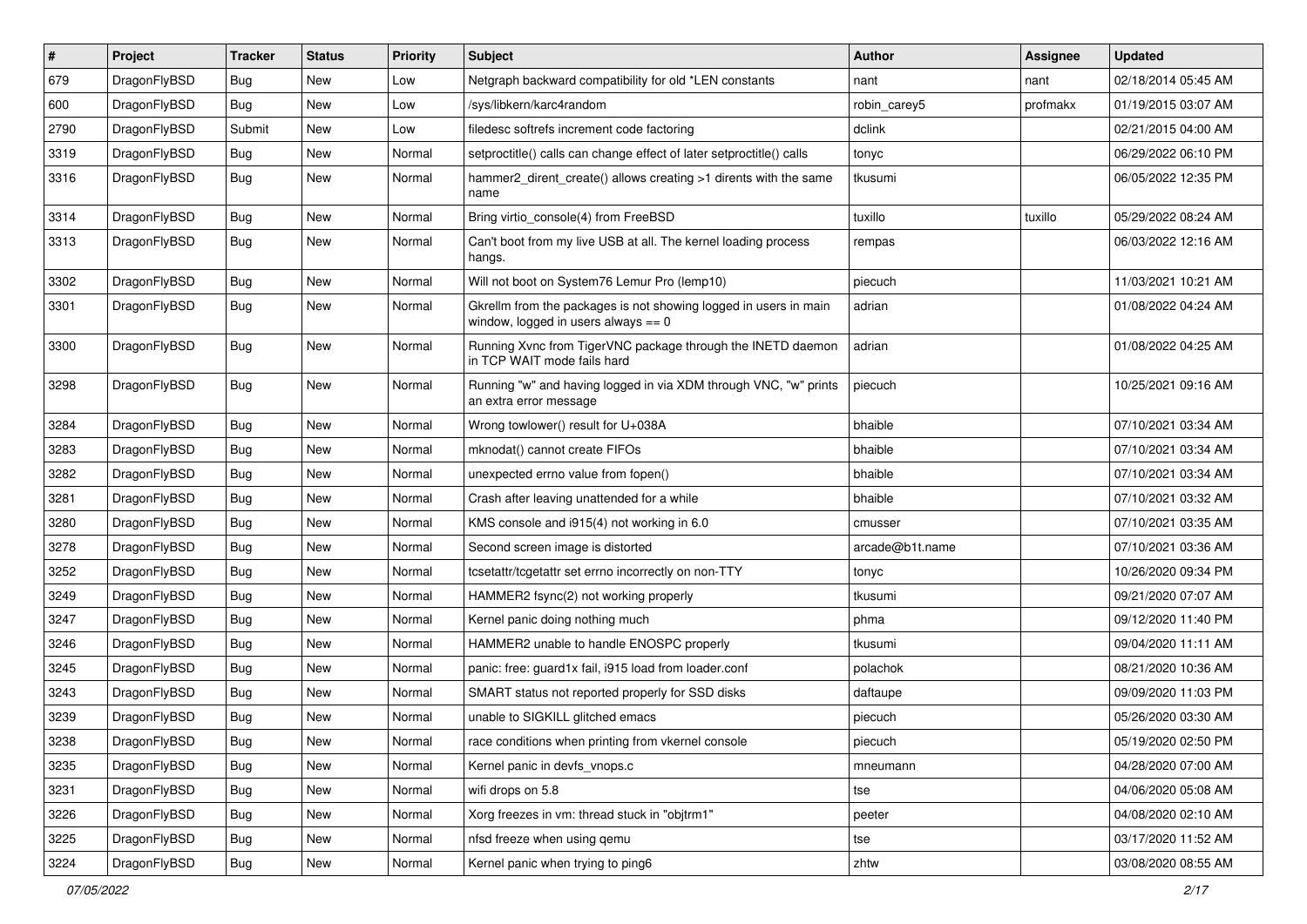| $\pmb{\#}$ | Project      | <b>Tracker</b> | <b>Status</b> | <b>Priority</b> | <b>Subject</b>                                                                                | <b>Author</b>          | Assignee | <b>Updated</b>      |
|------------|--------------|----------------|---------------|-----------------|-----------------------------------------------------------------------------------------------|------------------------|----------|---------------------|
| 3222       | DragonFlyBSD | Bug            | <b>New</b>    | Normal          | gcc - undefined reference to '_atomic_load' (missing libatomic?)                              | mneumann               |          | 02/08/2020 02:45 AM |
| 3219       | DragonFlyBSD | Bug            | <b>New</b>    | Normal          | x11/xorg port can not be build                                                                | <b>UlasSAYGIN</b>      |          | 03/31/2020 08:57 AM |
| 3218       | DragonFlyBSD | <b>Bug</b>     | <b>New</b>    | Normal          | Kernel panics are not sent to comconsole when booted over EFI                                 | mqudsi                 |          | 12/02/2019 08:52 PM |
| 3217       | DragonFlyBSD | <b>Bug</b>     | <b>New</b>    | Normal          | rescue tools: make install fails if rescue folder doesn't exist                               | t dfbsd                |          | 11/27/2019 08:16 PM |
| 3215       | DragonFlyBSD | Bug            | <b>New</b>    | Normal          | Hang in tcdrain(3) after write(3)                                                             | noloader               |          | 11/25/2019 03:08 PM |
| 3209       | DragonFlyBSD | <b>Bug</b>     | <b>New</b>    | Normal          | svc has some minor bugs                                                                       | arcade@b1t.name        |          | 10/24/2019 09:08 AM |
| 3208       | DragonFlyBSD | Bug            | <b>New</b>    | Normal          | Crash related to nfsd                                                                         | tse                    |          | 06/11/2020 05:52 AM |
| 3199       | DragonFlyBSD | Bug            | <b>New</b>    | Normal          | PFS label not found panic                                                                     | tse                    |          | 08/21/2019 03:51 AM |
| 3197       | DragonFlyBSD | <b>Bug</b>     | <b>New</b>    | Normal          | DragonFly upgrades                                                                            | tse                    |          | 04/18/2020 04:18 PM |
| 3196       | DragonFlyBSD | <b>Bug</b>     | <b>New</b>    | Normal          | test issue after redmine upgrade (2)                                                          | tuxillo                |          | 07/05/2019 04:33 AM |
| 3189       | DragonFlyBSD | Bug            | <b>New</b>    | Normal          | Allow DragonFly Mail Agent to accept an alternate config via<br>command line switch           | iang                   |          | 08/16/2021 12:42 AM |
| 3184       | DragonFlyBSD | Bug            | <b>New</b>    | Normal          | tsleep(9) return value when PCATCH specified                                                  | tkusumi                |          | 04/03/2019 06:49 AM |
| 3170       | DragonFlyBSD | Bug            | <b>New</b>    | Normal          | repeatable nfsd crash                                                                         | tse                    |          | 06/11/2020 05:52 AM |
| 3165       | DragonFlyBSD | Bug            | <b>New</b>    | Normal          | Looping at boot time                                                                          | gop                    |          | 12/28/2018 01:04 PM |
| 3157       | DragonFlyBSD | Bug            | <b>New</b>    | Normal          | TP-Link UE300 not working in 5.2-RELEASE                                                      | tuxillo                |          | 11/15/2018 02:08 PM |
| 3143       | DragonFlyBSD | <b>Bug</b>     | <b>New</b>    | Normal          | assertion "0" failed in hammer2 inode xop chain sync                                          | cbin                   |          | 07/18/2018 12:50 PM |
| 3141       | DragonFlyBSD | Bug            | <b>New</b>    | Normal          | dhclient blocks boot process                                                                  | rowo                   |          | 12/16/2018 11:01 AM |
| 3139       | DragonFlyBSD | Bug            | <b>New</b>    | Normal          | USB Mouse Does Not Work in DragonflyBSD quest on VirtualBox                                   | chiguy1256             |          | 06/24/2018 10:14 PM |
| 3134       | DragonFlyBSD | Bug            | <b>New</b>    | Normal          | RFC 3021 (/31 networks) appear to be unsupported                                              | jailbird               |          | 05/16/2018 11:03 PM |
| 3120       | DragonFlyBSD | <b>Bug</b>     | <b>New</b>    | Normal          | Intel AC 8260 firmware does not load                                                          | Vintodrimmer           |          | 08/28/2018 03:30 AM |
| 3117       | DragonFlyBSD | <b>Bug</b>     | <b>New</b>    | Normal          | Problem with colours if "intel" video-driver used                                             | dpostolov              |          | 01/07/2018 11:35 PM |
| 3116       | DragonFlyBSD | <b>Bug</b>     | <b>New</b>    | Normal          | da0 detects on very big volume if to remove usb install stick and<br>reboot on Intel NUC5PPYH | dpostolov              |          | 01/07/2018 09:40 PM |
| 3110       | DragonFlyBSD | <b>Bug</b>     | <b>New</b>    | Normal          | crash with ipfw3 under load                                                                   | bnegre82               |          | 12/09/2017 06:22 AM |
| 3076       | DragonFlyBSD | <b>Bug</b>     | <b>New</b>    | Normal          | sys/dev/netif/ig_hal/e1000_ich8lan.c:1594: sanity checking mixup?                             | dcb                    |          | 10/11/2017 01:58 AM |
| 3052       | DragonFlyBSD | Bug            | New           | Normal          | panic DragonFly v4.8.1-RELEASE by mounting a malformed NTFS<br>image [64.000]                 | open.source@ribose.com |          | 08/14/2017 03:22 AM |
| 3051       | DragonFlyBSD | <b>Bug</b>     | <b>New</b>    | Normal          | panic DragonFly v4.8.1-RELEASE by mounting a malformed NTFS<br>image [12.000]                 | open.source@ribose.com |          | 08/14/2017 03:20 AM |
| 3049       | DragonFlyBSD | Bug            | <b>New</b>    | Normal          | panic DragonFly v4.8.1-RELEASE by mounting a malformed<br>msdosfs image [12.128]              | open.source@ribose.com |          | 08/14/2017 02:53 AM |
| 3047       | DragonFlyBSD | Bug            | <b>New</b>    | Normal          | <b>HAMMER</b> critical write error                                                            | samuel                 |          | 06/19/2019 09:50 AM |
| 3036       | DragonFlyBSD | Bug            | <b>New</b>    | Normal          | panic in icmp redirect start() ASSERT IN NETISR(0)                                            | tautolog               |          | 05/11/2017 07:27 PM |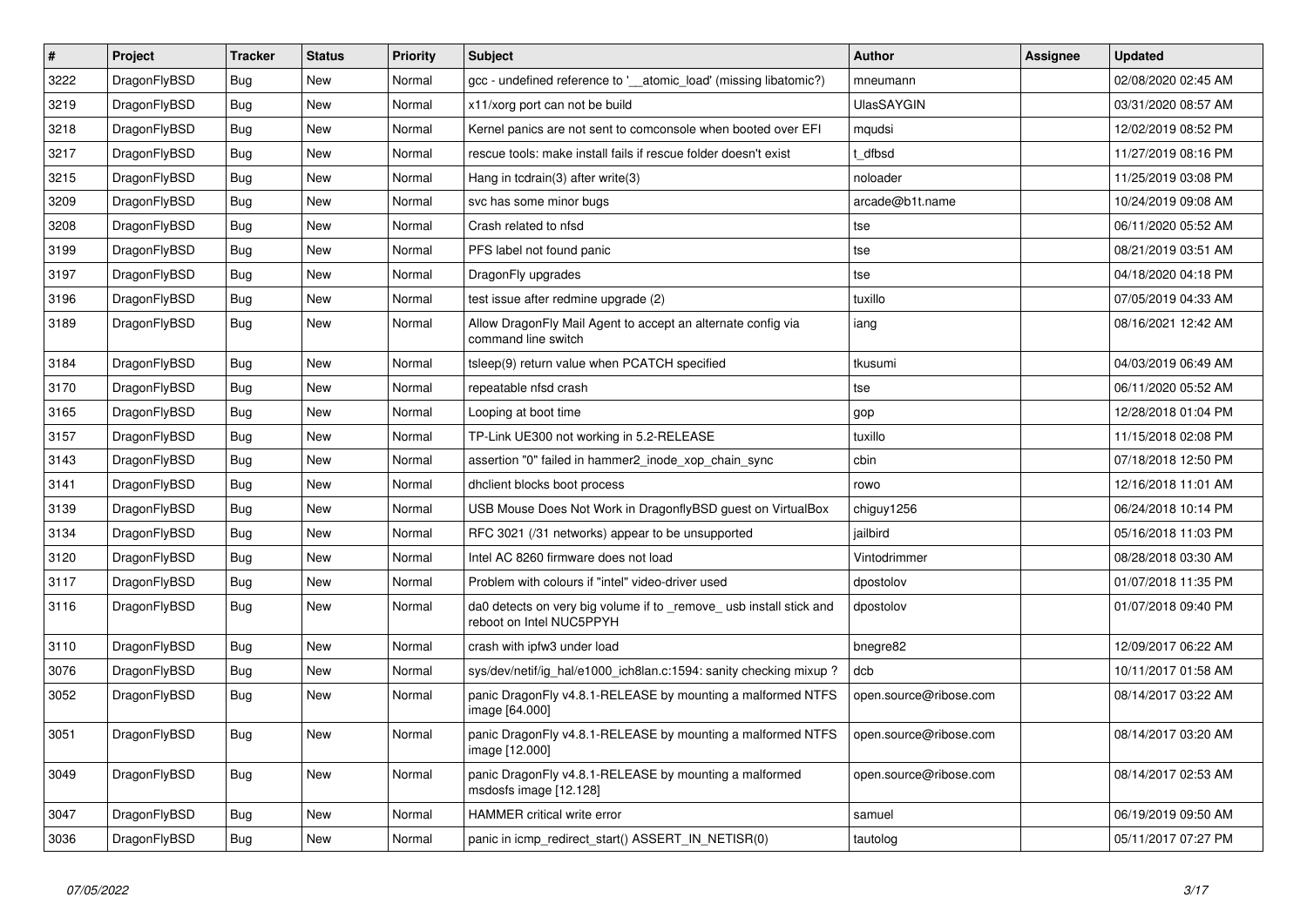| $\pmb{\#}$ | Project      | <b>Tracker</b> | <b>Status</b> | <b>Priority</b> | Subject                                                                                                                                                  | Author            | <b>Assignee</b> | <b>Updated</b>      |
|------------|--------------|----------------|---------------|-----------------|----------------------------------------------------------------------------------------------------------------------------------------------------------|-------------------|-----------------|---------------------|
| 3035       | DragonFlyBSD | Bug            | New           | Normal          | panic: assertion "cpu >= 0 && cpu < ncpus" failed in netisr_cpuport<br>at /usr/src/sys/net/netisr2.h:87                                                  | masu              |                 | 05/11/2017 01:24 AM |
| 3029       | DragonFlyBSD | <b>Bug</b>     | <b>New</b>    | Normal          | Running DflyBSD 4.8 on FreeBSD bhyve as a guest                                                                                                          | iron              |                 | 05/13/2022 04:33 AM |
| 3025       | DragonFlyBSD | Bug            | <b>New</b>    | Normal          | sys/dev/powermng/powernow/powernow.c:284: bad comparison?                                                                                                | dcb               |                 | 09/23/2017 07:45 AM |
| 3022       | DragonFlyBSD | <b>Bug</b>     | New           | Normal          | sys/dev/netif/ath/ath/if_ath.c:2142: strange bitmask?                                                                                                    | dcb               |                 | 04/11/2017 11:49 AM |
| 3018       | DragonFlyBSD | <b>Bug</b>     | New           | Normal          | sys/bus/u4b/wlan/if_run.c:5464]: (style) Redundant condition                                                                                             | dcb               |                 | 04/11/2017 11:26 AM |
| 3006       | DragonFlyBSD | Bug            | New           | Normal          | boot0cfg: panic in kern_udev.c in function _udev_dict_set_cstr when<br>installing in VirtualBox                                                          | <b>MichiGreat</b> |                 | 04/01/2017 02:22 PM |
| 2994       | DragonFlyBSD | Bug            | <b>New</b>    | Normal          | Intermittent boot hangs after git: hammer - HAMMER Version 7                                                                                             | davshao           |                 | 03/30/2017 02:06 PM |
| 2972       | DragonFlyBSD | <b>Bug</b>     | <b>New</b>    | Normal          | ipfw3 "deny to me" does not work correctly                                                                                                               | mneumann          |                 | 12/27/2016 12:11 PM |
| 2970       | DragonFlyBSD | Bug            | New           | Normal          | kernel 4.7: "Is -I" causes panic on UDF filesystem: "bgetvp -<br>overlapping buffer"                                                                     | peeter            |                 | 12/21/2016 02:46 AM |
| 2936       | DragonFlyBSD | Bug            | <b>New</b>    | Normal          | loader.efi crashes while loading kernel                                                                                                                  | spaceille         |                 | 08/20/2016 06:17 AM |
| 2924       | DragonFlyBSD | Bug            | New           | Normal          | cat -v fails to tag characters in extended table with M- prefix with<br>some locales                                                                     | sevan             |                 | 07/11/2016 07:18 AM |
| 2917       | DragonFlyBSD | <b>Bug</b>     | New           | Normal          | da8: reading primary partition table: error accessing offset<br>000000000000 for 512                                                                     | liweitianux       |                 | 05/11/2021 08:43 PM |
| 2898       | DragonFlyBSD | <b>Bug</b>     | <b>New</b>    | Normal          | <b>HAMMER</b> panic                                                                                                                                      | pavalos           |                 | 11/03/2018 07:05 AM |
| 2892       | DragonFlyBSD | <b>Bug</b>     | <b>New</b>    | Normal          | swap pager:indefinite wait bufferf error                                                                                                                 | lhmwzy            |                 | 02/21/2016 10:32 PM |
| 2891       | DragonFlyBSD | Bug            | <b>New</b>    | Normal          | Kernel panic in IEEE802.11 related code                                                                                                                  | shamaz            |                 | 05/29/2016 05:49 PM |
| 2890       | DragonFlyBSD | <b>Bug</b>     | <b>New</b>    | Normal          | not able to boot usb installer on Toshiba Chromebook 2                                                                                                   | johnnywhishbone   |                 | 02/22/2016 03:42 AM |
| 2886       | DragonFlyBSD | <b>Bug</b>     | New           | Normal          | dragonfly mail agent: sending a testmail causes high system load                                                                                         | worf              |                 | 02/05/2016 05:53 AM |
| 2881       | DragonFlyBSD | Bug            | <b>New</b>    | Normal          | Pulseaudio hangs/resets system when starting X11                                                                                                         | mneumann          |                 | 01/09/2016 03:08 AM |
| 2874       | DragonFlyBSD | <b>Bug</b>     | New           | Normal          | make world DESTDIR=/emptydir fails                                                                                                                       | pascii            |                 | 12/25/2015 07:04 AM |
| 2863       | DragonFlyBSD | Bug            | <b>New</b>    | Normal          | HAMMER synch tid is zero                                                                                                                                 | shamaz            |                 | 12/12/2015 11:24 PM |
| 2857       | DragonFlyBSD | Bug            | <b>New</b>    | Normal          | hammer stalls via bitcoin-qt                                                                                                                             | tkusumi           |                 | 11/30/2015 06:52 AM |
| 2852       | DragonFlyBSD | <b>Bug</b>     | New           | Normal          | Hammer File System - hangs on undo during system boot / mount -<br>will not recover on DragonFlyBSD newer than 3.6.0                                     | abale             |                 | 05/11/2021 04:07 AM |
| 2840       | DragonFlyBSD | <b>Bug</b>     | <b>New</b>    | Normal          | wrong voltage is reported                                                                                                                                | yellowrabbit2010  |                 | 09/11/2015 06:09 PM |
| 2835       | DragonFlyBSD | Bug            | New           | Normal          | /usr/include/c++/5.0/bits/c++locale.h likes<br>POSIX_C_SOURCE>=200809                                                                                    | davshao           |                 | 11/18/2015 03:40 AM |
| 2822       | DragonFlyBSD | <b>Bug</b>     | New           | Normal          | USB 3.0 stick throws "reading primary partition table: error<br>accessing offset 000[] for 152" error, while the stick works on any<br>other OS I tested | revuwa            | profmakx        | 06/29/2015 05:56 AM |
| 2820       | DragonFlyBSD | <b>Bug</b>     | New           | Normal          | TP-Link USB Wi-Fi adapter cannot be reattached to the system                                                                                             | shamaz            |                 | 05/22/2015 09:45 PM |
| 2816       | DragonFlyBSD | <b>Bug</b>     | New           | Normal          | A multitasking process being debugged can get stuck                                                                                                      | phma              |                 | 05/19/2015 03:57 AM |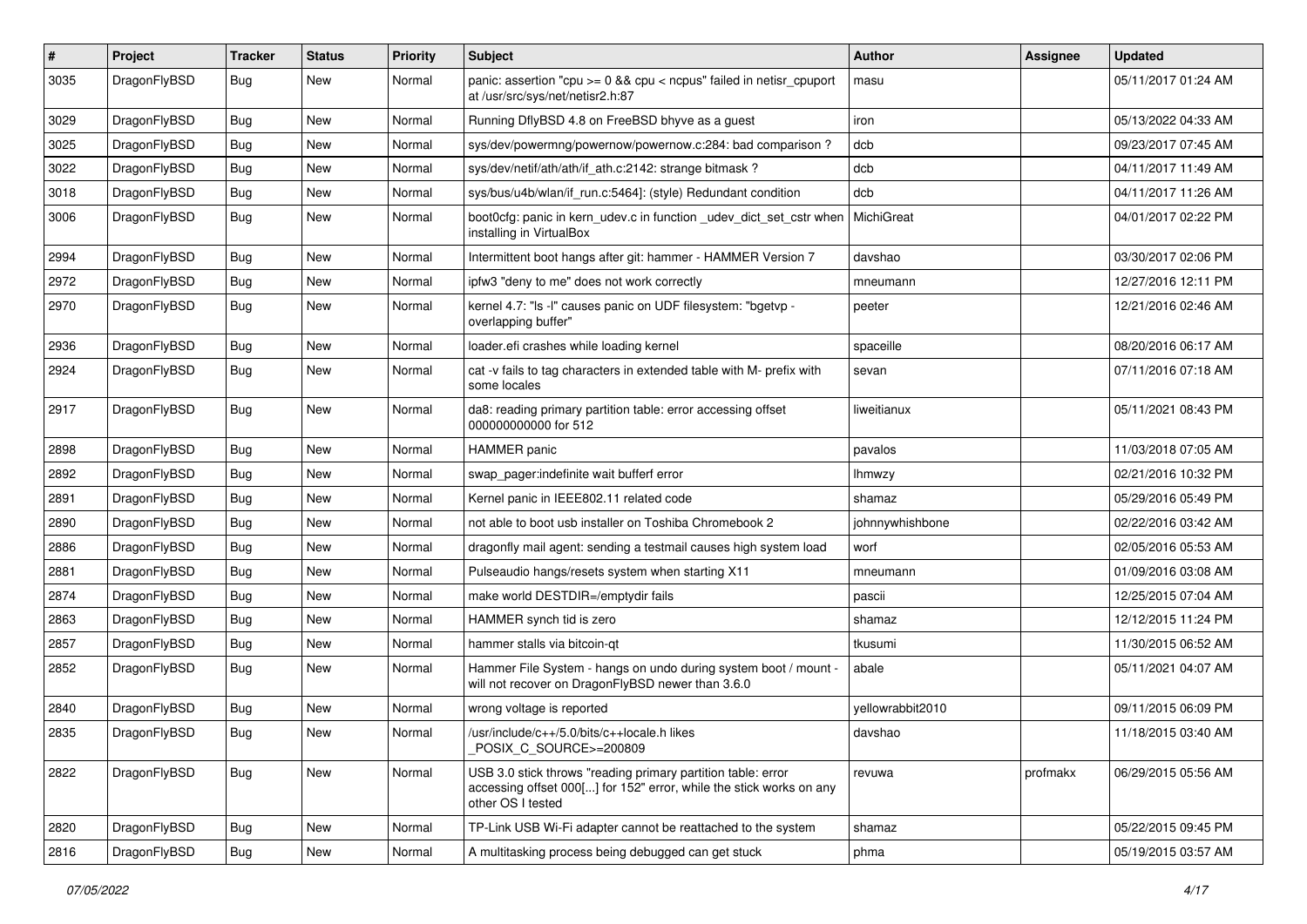| $\vert$ # | <b>Project</b> | <b>Tracker</b> | <b>Status</b> | <b>Priority</b> | <b>Subject</b>                                                                                   | Author      | Assignee | <b>Updated</b>      |
|-----------|----------------|----------------|---------------|-----------------|--------------------------------------------------------------------------------------------------|-------------|----------|---------------------|
| 2812      | DragonFlyBSD   | Bug            | <b>New</b>    | Normal          | Panic on Intel DE3815TYKHE                                                                       | tmorp       |          | 05/14/2015 03:14 PM |
| 2809      | DragonFlyBSD   | Bug            | <b>New</b>    | Normal          | hammer mirror-stream                                                                             | masu        |          | 04/10/2015 12:33 AM |
| 2808      | DragonFlyBSD   | <b>Bug</b>     | <b>New</b>    | Normal          | X freeze by switching between X and VT - results in black screen                                 | lukesky333  |          | 05/11/2021 03:55 AM |
| 2806      | DragonFlyBSD   | Bug            | <b>New</b>    | Normal          | failed to configure a link-local address on ath0 (errno = 22)                                    | Chingyuan   |          | 05/25/2021 01:00 AM |
| 2803      | DragonFlyBSD   | <b>Bug</b>     | <b>New</b>    | Normal          | HAMMER: Warning: UNDO area too small!                                                            | ftigeot     |          | 03/11/2015 03:42 PM |
| 2802      | DragonFlyBSD   | Bug            | <b>New</b>    | Normal          | USB Wifi urtwn0 crash from cd boot                                                               | opvalues    |          | 03/10/2015 01:07 AM |
| 2799      | DragonFlyBSD   | <b>Bug</b>     | <b>New</b>    | Normal          | Fatal trap 12 caused by moused(8) -p/dev/cual0                                                   | opvalues    |          | 03/04/2015 11:01 PM |
| 2788      | DragonFlyBSD   | Bug            | <b>New</b>    | Normal          | ioctl GSLICEINFO: Not working for vnode slice                                                    | mneumann    |          | 02/12/2015 07:49 AM |
| 2746      | DragonFlyBSD   | <b>Bug</b>     | <b>New</b>    | Normal          | some fraction of xterms started from the xmonad window manager<br>get killed with SIGALRM        | isenmann    | profmakx | 12/28/2014 02:51 AM |
| 2738      | DragonFlyBSD   | <b>Bug</b>     | New           | Normal          | Hammer: Strange behavior when trying to recover old version of<br>moved file                     | roland      |          | 11/20/2014 08:02 AM |
| 2712      | DragonFlyBSD   | <b>Bug</b>     | <b>New</b>    | Normal          | connect(2) returns EINVAL when retrying after ECONNREFUSED                                       | jorisgio    |          | 08/14/2014 05:31 PM |
| 2708      | DragonFlyBSD   | Bug            | New           | Normal          | unable to send TCP nor UDP on age(4) interface                                                   | dermiste    |          | 05/11/2021 03:54 AM |
| 2688      | DragonFlyBSD   | Bug            | <b>New</b>    | Normal          | 67613368bdda7 Fix wrong checks for U4B presence Asrock Z77M<br>difficulty detecting USB keyboard | davshao     |          | 06/28/2014 07:08 PM |
| 2687      | DragonFlyBSD   | <b>Bug</b>     | New           | Normal          | natacontrol software RAID in installer                                                           | csmelosky   |          | 06/22/2014 12:03 PM |
| 2674      | DragonFlyBSD   | Bug            | <b>New</b>    | Normal          | <b>GPT Support</b>                                                                               | ftigeot     |          | 12/28/2015 02:54 PM |
| 2652      | DragonFlyBSD   | <b>Bug</b>     | New           | Normal          | 189a0ff3761b47  ix: Implement MSI-X support locks up Lenovo<br>S10 Intel Atom n270               | davshao     |          | 05/14/2014 01:55 AM |
| 2647      | DragonFlyBSD   | Bug            | <b>New</b>    | Normal          | HAMMER panic on 3.6.0                                                                            | tuxillo     |          | 05/11/2021 03:54 AM |
| 2645      | DragonFlyBSD   | Bug            | <b>New</b>    | Normal          | panic with dsched fq and ioprio                                                                  | jyoung15    |          | 02/20/2014 07:29 AM |
| 2641      | DragonFlyBSD   | <b>Bug</b>     | <b>New</b>    | Normal          | Panic when loading natapci as module                                                             | tuxillo     |          | 05/11/2021 03:54 AM |
| 2630      | DragonFlyBSD   | Bug            | New           | Normal          | Bring in latest iconv fixes from FreeBSD10 as well as csmapper<br>updates                        | tuxillo     |          | 05/11/2021 03:54 AM |
| 2629      | DragonFlyBSD   | Bug            | <b>New</b>    | Normal          | Replace gcc44 with llvm34, clang34, and libc++                                                   | tuxillo     |          | 06/02/2014 02:30 PM |
| 2626      | DragonFlyBSD   | <b>Bug</b>     | New           | Normal          | iwn driver drops with error: "firmware error 'iwn intr: fatal firmware<br>error"                 | rodyaj      |          | 01/09/2014 05:50 AM |
| 2622      | DragonFlyBSD   | Bug            | <b>New</b>    | Normal          | VAIO FIT15E fn keys support                                                                      | nonsolosoft |          | 12/31/2013 01:31 AM |
| 2621      | DragonFlyBSD   | Bug            | <b>New</b>    | Normal          | core dump using cdrom                                                                            | nonsolosoft |          | 12/27/2013 12:43 AM |
| 2620      | DragonFlyBSD   | <b>Bug</b>     | <b>New</b>    | Normal          | moused problem                                                                                   | FilippoMo   |          | 12/20/2013 10:32 AM |
| 2619      | DragonFlyBSD   | Bug            | <b>New</b>    | Normal          | DragonFly 3.6 can't be installed on a 6TB volume                                                 | ftigeot     |          | 02/23/2014 11:55 PM |
| 2618      | DragonFlyBSD   | Bug            | New           | Normal          | mouse problem on RELEASE-3 6 0                                                                   | FilippoMo   |          | 12/20/2013 03:26 AM |
| 2611      | DragonFlyBSD   | Bug            | New           | Normal          | Change in IP address results in network not working                                              | phma        |          | 12/05/2013 07:55 PM |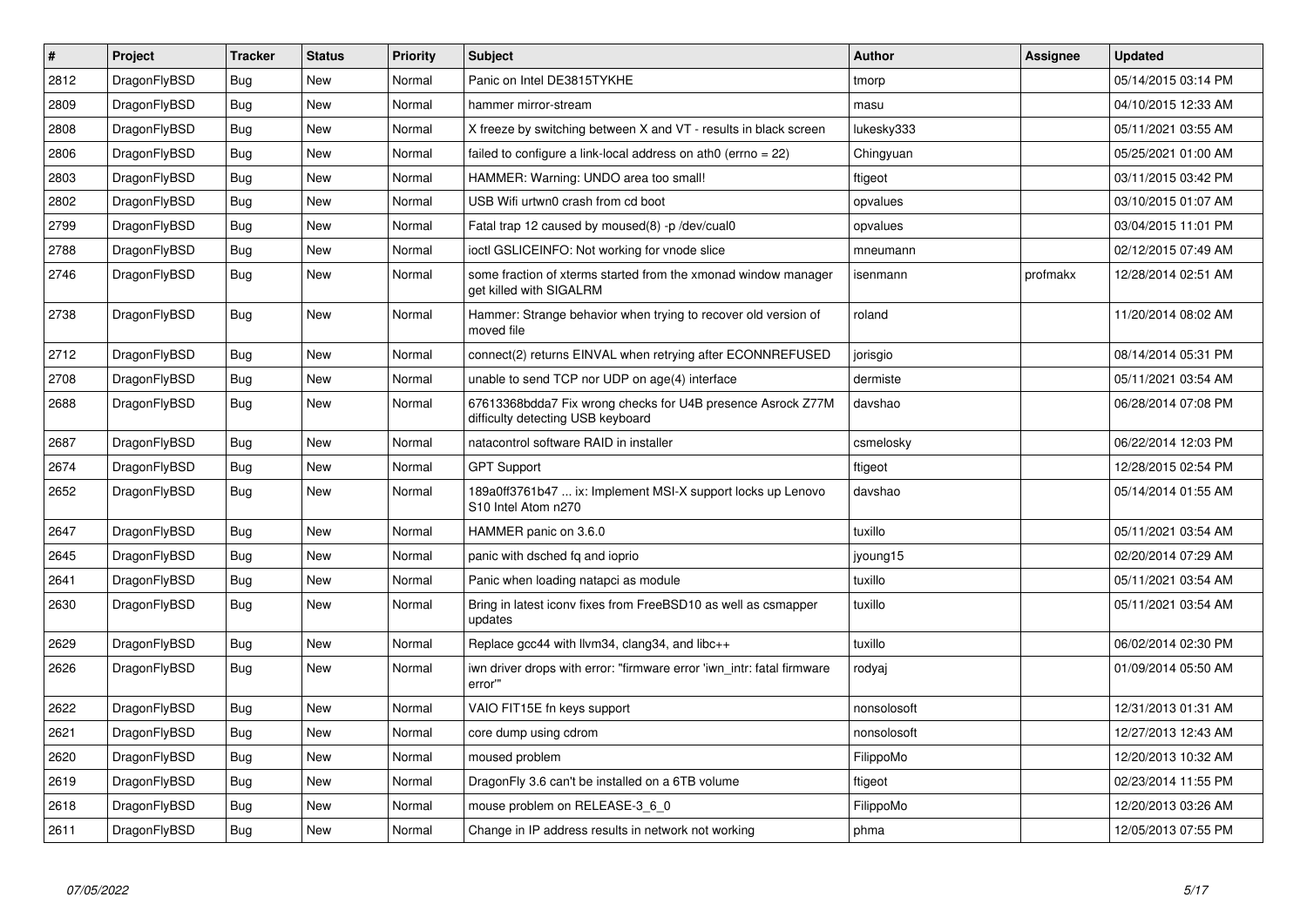| $\sharp$ | Project      | <b>Tracker</b> | <b>Status</b> | <b>Priority</b> | <b>Subject</b>                                                                                                               | <b>Author</b>     | Assignee  | <b>Updated</b>      |
|----------|--------------|----------------|---------------|-----------------|------------------------------------------------------------------------------------------------------------------------------|-------------------|-----------|---------------------|
| 2609     | DragonFlyBSD | Bug            | <b>New</b>    | Normal          | master: panic: assertion<br>"LWKT TOKEN HELD ANY(vm object token(object))" failed in<br>swp pager lookup                     | thomas.nikolajsen |           | 11/28/2013 11:36 AM |
| 2604     | DragonFlyBSD | <b>Bug</b>     | <b>New</b>    | Normal          | dell laptop does not boot with LATEST                                                                                        | isenmann          |           | 11/20/2013 02:07 AM |
| 2598     | DragonFlyBSD | <b>Bug</b>     | <b>New</b>    | Normal          | i386 via USB Booting                                                                                                         | mbzadegan         |           | 10/21/2013 02:28 AM |
| 2595     | DragonFlyBSD | Bug            | New           | Normal          | DragonFly 3.4.3 crashes on SUN Blade X6250 with Qlogic ISP 2432<br>FC card                                                   | Turvamies         |           | 10/07/2013 11:53 AM |
| 2587     | DragonFlyBSD | Bug            | <b>New</b>    | Normal          | SATA DVD writer not detected by DragonFly                                                                                    | srussell          |           | 09/04/2020 08:55 AM |
| 2586     | DragonFlyBSD | Bug            | <b>New</b>    | Normal          | pf: "modulate" state seems problematic                                                                                       | srussell          |           | 09/25/2013 07:36 PM |
| 2585     | DragonFlyBSD | <b>Bug</b>     | New           | Normal          | Dfly 3.4.3 on ESXi 5.1, HP Smart Array P410 passthrough<br>recognised, but not functioning                                   | yggdrasil         | swildner  | 05/09/2022 08:14 AM |
| 2577     | DragonFlyBSD | <b>Bug</b>     | <b>New</b>    | Normal          | virtio-blk iops performance is cpu limited on high end devices                                                               | gis278            | vsrinivas | 08/01/2013 02:28 PM |
| 2569     | DragonFlyBSD | <b>Bug</b>     | <b>New</b>    | Normal          | ctime NFS                                                                                                                    | ferney            |           | 08/11/2013 04:35 AM |
| 2568     | DragonFlyBSD | Bug            | New           | Normal          | <b>AHCI</b> panic                                                                                                            | josepht           |           | 06/07/2013 05:52 PM |
| 2565     | DragonFlyBSD | <b>Bug</b>     | <b>New</b>    | Normal          | "ifconfig ix0 up" panic                                                                                                      | Itpig402a         |           | 06/03/2013 05:46 AM |
| 2557     | DragonFlyBSD | Bug            | <b>New</b>    | Normal          | stock 3.4.1 kernel halts during booting if dm and dm target crypt<br>are loaded and RAID controller is present               | phma              |           | 05/12/2013 10:38 PM |
| 2544     | DragonFlyBSD | Bug            | <b>New</b>    | Normal          | live DVD system boot (menu option 1) caused db> prompt on<br>PE1950                                                          | estrabd           |           | 05/11/2021 03:54 AM |
| 2535     | DragonFlyBSD | <b>Bug</b>     | New           | Normal          | Imap processes apparentlt blocked on disk I/O                                                                                | ftigeot           |           | 04/02/2013 09:31 AM |
| 2531     | DragonFlyBSD | Bug            | <b>New</b>    | Normal          | camcontrol fails to disable APM                                                                                              | m.lombardi85      |           | 03/23/2013 12:28 PM |
| 2526     | DragonFlyBSD | Bug            | <b>New</b>    | Normal          | hammer cleanup doesn't run on first day of DST                                                                               | pavalos           |           | 10/18/2016 05:28 PM |
| 2520     | DragonFlyBSD | <b>Bug</b>     | <b>New</b>    | Normal          | panic: assertion "IS_SERIALIZED((ifp->if_serializer))" failed in<br>if default serialize assert at /usr/src/sys/net/if.c:437 | ano               |           | 03/09/2013 12:14 AM |
| 2509     | DragonFlyBSD | <b>Bug</b>     | <b>New</b>    | Normal          | Redefinition of DIRBLKSIZ in restore(8)                                                                                      | swildner          |           | 06/04/2022 04:40 AM |
| 2498     | DragonFlyBSD | <b>Bug</b>     | <b>New</b>    | Normal          | DFBSD v3.2.2-RELEASE - LIST_FIRST(&bp->b_dep) == NULL"<br>failed in vfs vmio release                                         | tuxillo           |           | 05/31/2022 04:09 PM |
| 2496     | DragonFlyBSD | <b>Bug</b>     | <b>New</b>    | Normal          | NTFS malloc limit exceeded                                                                                                   | plasmob           | tuxillo   | 02/19/2013 08:47 AM |
| 2493     | DragonFlyBSD | <b>Bug</b>     | New           | Normal          | vidcontrol: invalid video mode name                                                                                          | Svarov            |           | 01/24/2013 09:55 AM |
| 2490     | DragonFlyBSD | <b>Bug</b>     | <b>New</b>    | Normal          | nmalloc should color addresses to avoid cache bank conflictsw                                                                | vsrinivas         |           | 06/10/2014 05:51 AM |
| 2489     | DragonFlyBSD | Bug            | <b>New</b>    | Normal          | nmalloc doesn't cache VA for allocations > 8KB                                                                               | vsrinivas         |           | 06/10/2014 05:51 AM |
| 2473     | DragonFlyBSD | Bug            | <b>New</b>    | Normal          | Kernel crash when trying to up the wpi0 device (Dfly<br>v3.3.0.758.g47388-DEVELOPMENT)                                       | tomaz             |           | 02/24/2014 08:50 AM |
| 2453     | DragonFlyBSD | <b>Bug</b>     | <b>New</b>    | Normal          | panic: assertion "gd->gd spinlocks == $0$ " failed                                                                           | Johannes.Hofmann  |           | 11/12/2012 12:54 PM |
| 2444     | DragonFlyBSD | <b>Bug</b>     | <b>New</b>    | Normal          | Crash during Hammer overnight cleanup                                                                                        | justin            |           | 11/04/2012 07:58 AM |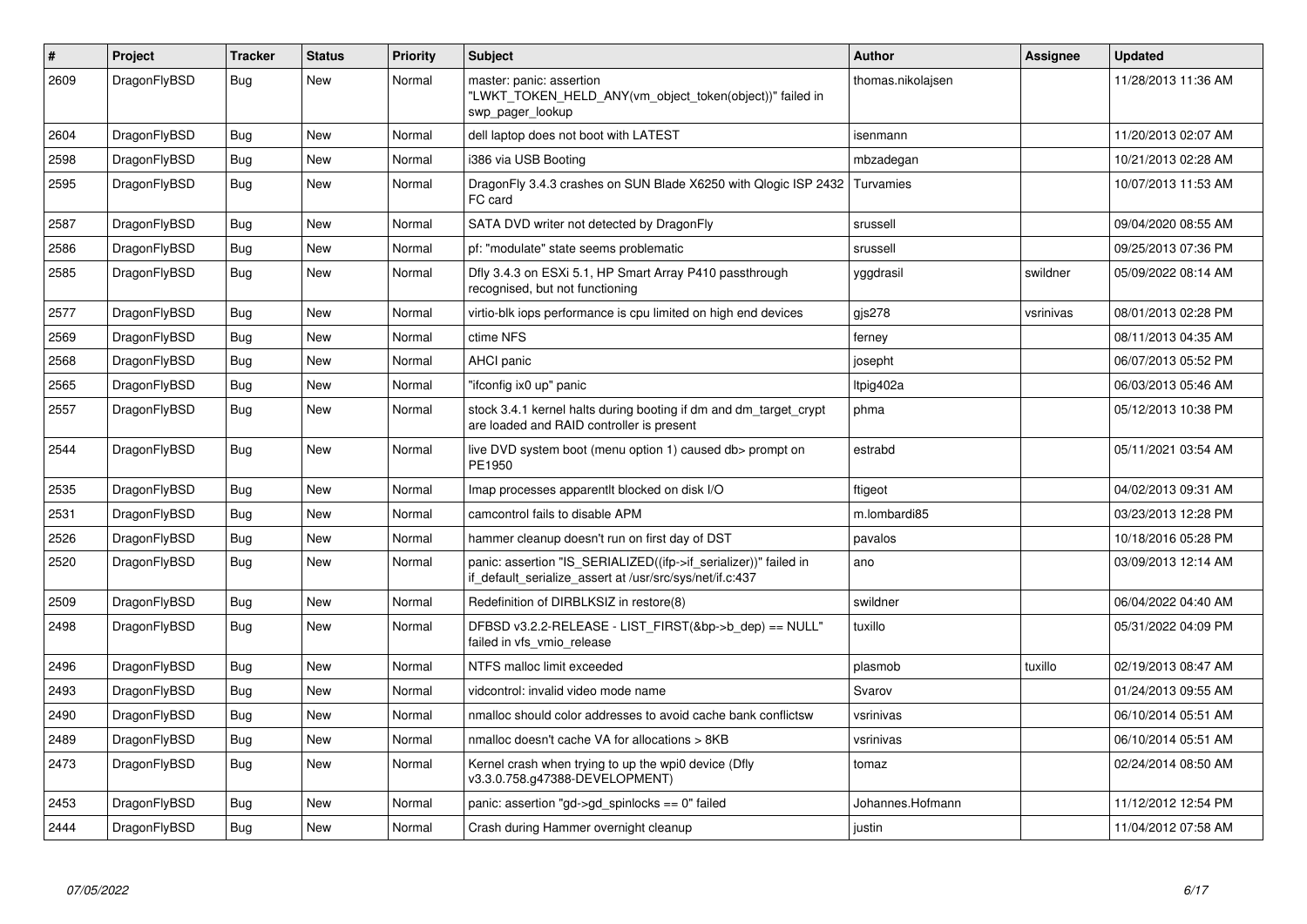| $\#$ | Project      | <b>Tracker</b> | <b>Status</b> | <b>Priority</b> | Subject                                                                                                    | <b>Author</b>     | Assignee  | <b>Updated</b>      |
|------|--------------|----------------|---------------|-----------------|------------------------------------------------------------------------------------------------------------|-------------------|-----------|---------------------|
| 2436 | DragonFlyBSD | Bug            | New           | Normal          | panic: assertion "lp->lwp_qcpu == dd->cpuid" failed in<br>dfly_acquire_curproc                             | thomas.nikolajsen |           | 01/23/2013 11:07 AM |
| 2434 | DragonFlyBSD | Bug            | New           | Normal          | BTX Halted - Boot fails on USB/GUI                                                                         | lucmv             |           | 10/17/2012 08:12 PM |
| 2430 | DragonFlyBSD | Bug            | <b>New</b>    | Normal          | Alternate Password Hash method                                                                             | robin.carey1      |           | 10/07/2012 06:28 AM |
| 2416 | DragonFlyBSD | Bug            | New           | Normal          | ".' entry can be removed on mounted nfs filesystem                                                         | ftigeot           | tuxillo   | 06/03/2014 04:40 AM |
| 2412 | DragonFlyBSD | Bug            | New           | Normal          | wlan0 fails to get address via dhclient                                                                    | nonsolosoft       |           | 08/30/2012 05:55 AM |
| 2389 | DragonFlyBSD | Bug            | <b>New</b>    | Normal          | computer crashed while listing processes                                                                   | phma              |           | 06/18/2012 02:49 PM |
| 2387 | DragonFlyBSD | Bug            | <b>New</b>    | Normal          | hammer ignores -t during dedup                                                                             | phma              |           | 06/17/2012 12:30 PM |
| 2371 | DragonFlyBSD | Bug            | New           | Normal          | Timezone problem with America/Sao_Paulo                                                                    | raitech           |           | 05/17/2012 01:42 PM |
| 2370 | DragonFlyBSD | Bug            | <b>New</b>    | Normal          | panic: ffs_valloc: dup alloc                                                                               | marino            | vsrinivas | 02/01/2013 09:28 AM |
| 2369 | DragonFlyBSD | Bug            | New           | Normal          | panic: Bad link elm 0xffffffe07edf6068 next->prev != elm                                                   | jaydg             |           | 08/15/2012 03:04 AM |
| 2331 | DragonFlyBSD | Bug            | <b>New</b>    | Normal          | reading mouse mode from unopen file descriptor hangs mouse<br>driver                                       | phma              |           | 03/14/2012 09:43 AM |
| 2329 | DragonFlyBSD | Bug            | New           | Normal          | ibm x3550 & acpi                                                                                           | ano               |           | 06/03/2014 11:37 AM |
| 2324 | DragonFlyBSD | Bug            | New           | Normal          | natacotrol support > 2TB not working even after the ftigeot patch                                          | zenny             |           | 03/03/2012 01:00 AM |
| 2319 | DragonFlyBSD | Bug            | New           | Normal          | crypt/passwd forward compat                                                                                | c.turner1         |           | 02/28/2012 12:39 PM |
| 2316 | DragonFlyBSD | Bug            | <b>New</b>    | Normal          | Ungraceful invalid password handling for adding a new user in the<br>installer                             | rune              |           | 04/27/2012 11:23 PM |
| 2311 | DragonFlyBSD | Bug            | New           | Normal          | Xorg crash having something to do with drm                                                                 | phma              |           | 02/22/2012 09:59 AM |
| 2308 | DragonFlyBSD | Bug            | New           | Normal          | System freeze when unloading snd_hda                                                                       | jaydg             |           | 02/19/2012 07:15 AM |
| 2306 | DragonFlyBSD | Bug            | <b>New</b>    | Normal          | a crash starts the kernel debugger in text mode, but just reboots in X                                     | phma              |           | 02/11/2012 08:02 PM |
| 2297 | DragonFlyBSD | Bug            | New           | Normal          | strange NFS (client) error messages / problems                                                             | Anonymous         |           | 02/19/2012 02:59 PM |
| 2292 | DragonFlyBSD | Bug            | New           | Normal          | re interface with jumbo frames (mtu larger than 1500) hangs after<br>some traffic                          | Anonymous         |           | 01/31/2012 12:11 AM |
| 2287 | DragonFlyBSD | Bug            | New           | Normal          | HAMMER(ROOT) Illegal UNDO TAIL signature at<br>300000001967c000                                            | y0n3t4n1          |           | 11/07/2018 01:22 AM |
| 2283 | DragonFlyBSD | Bug            | New           | Normal          | DFBSD DragonFly v2.13.0.957.g4f459 - pmap_release: page<br>should already be gone 0xc27120bc               | tuxillo           |           | 01/23/2012 03:03 AM |
| 2265 | DragonFlyBSD | <b>Bug</b>     | New           | Normal          | mbsrtowcs does not properly handle invalid mbstate_t in ps                                                 | c.turner1         | swildner  | 01/10/2012 07:56 PM |
| 2254 | DragonFlyBSD | Bug            | <b>New</b>    | Normal          | panic: assertion "ref < &td->td toks end" failed in lwkt gettoken at<br>/usr/src/sys/kern/lwkt_token.c:588 | eocallaghan       |           | 12/05/2011 10:21 PM |
| 2250 | DragonFlyBSD | <b>Bug</b>     | New           | Normal          | Kernel panic                                                                                               | adamk             |           | 11/23/2018 01:10 AM |
| 2248 | DragonFlyBSD | Bug            | <b>New</b>    | Normal          | sysctl panic                                                                                               | pavalos           |           | 11/23/2011 06:23 PM |
| 2245 | DragonFlyBSD | <b>Bug</b>     | <b>New</b>    | Normal          | panic: assertion "ref < &td->td_toks_end" failed in lwkt_gettoken at<br>/usr/src/sys/kern/lwkt_token.c:588 | juanfra684        |           | 11/22/2011 07:41 PM |
| 2224 | DragonFlyBSD | <b>Bug</b>     | New           | Normal          | v2.13.0.291.gaa7ec - Panic on fq while installing world                                                    | tuxillo           |           | 11/18/2011 01:40 AM |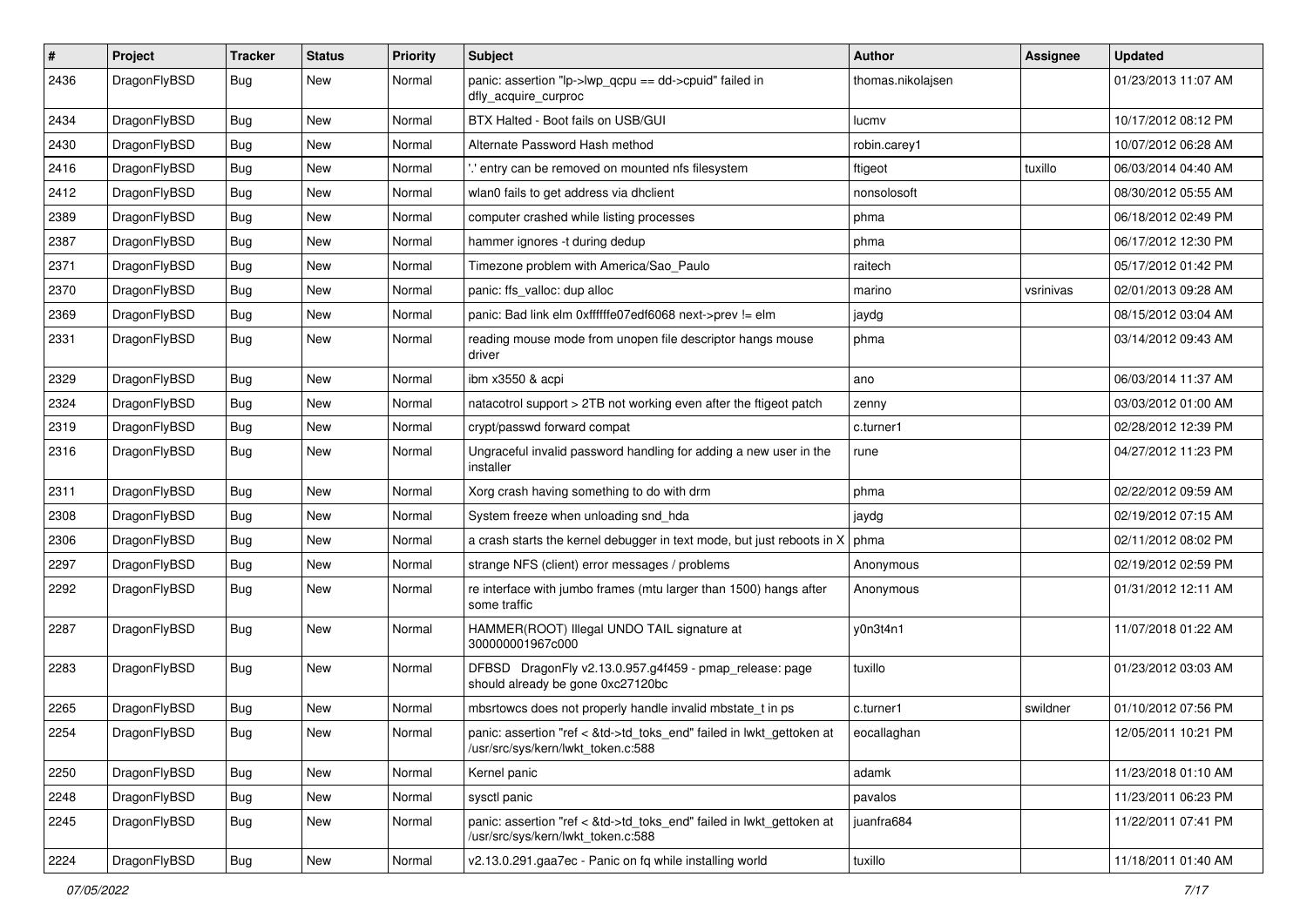| $\#$ | Project      | <b>Tracker</b> | <b>Status</b> | <b>Priority</b> | <b>Subject</b>                                                                         | <b>Author</b> | Assignee  | <b>Updated</b>      |
|------|--------------|----------------|---------------|-----------------|----------------------------------------------------------------------------------------|---------------|-----------|---------------------|
| 2210 | DragonFlyBSD | <b>Bug</b>     | New           | Normal          | Bugtracker cannot assign default project for new users                                 | ahuete.devel  |           | 11/17/2011 11:30 AM |
| 2199 | DragonFlyBSD | <b>Bug</b>     | <b>New</b>    | Normal          | screen segfaults if utmpx isn't present                                                | pavalos       |           | 11/15/2011 10:52 PM |
| 2182 | DragonFlyBSD | Bug            | New           | Normal          | if msk PHY FIFO underrun/overflow                                                      | nonsolosoft   |           | 09/03/2012 06:39 AM |
| 2171 | DragonFlyBSD | <b>Bug</b>     | New           | Normal          | DFBSD v2.13.0.151.gdc8442 - panic: assertion "(*ptep &<br>$(PG_MANAGED PG_V)$ == PG_V" | tuxillo       |           | 11/04/2011 05:06 PM |
| 2167 | DragonFlyBSD | <b>Bug</b>     | New           | Normal          | shutdown/reboot fails after uptime msg                                                 | marino        |           | 11/28/2011 03:01 AM |
| 2166 | DragonFlyBSD | Bug            | <b>New</b>    | Normal          | DFBSD v2.13.0.109.g05b9d - Strange lockups                                             | tuxillo       |           | 10/29/2011 11:20 AM |
| 2164 | DragonFlyBSD | Bug            | New           | Normal          | panic on reboot from usb.                                                              | eocallaghan   |           | 10/27/2011 09:29 AM |
| 2161 | DragonFlyBSD | Bug            | New           | Normal          | Outdated xorg.conf file gets installed into etc and screws up mouse                    | eocallaghan   |           | 10/27/2011 01:51 PM |
| 2158 | DragonFlyBSD | <b>Bug</b>     | New           | Normal          | iwn panics with assertion on boot.                                                     | eocallaghan   |           | 10/24/2011 04:13 PM |
| 2154 | DragonFlyBSD | Bug            | New           | Normal          | vkernel copyout() doesn't return EFAULT on error                                       | vsrinivas     |           | 10/20/2011 03:53 AM |
| 2153 | DragonFlyBSD | Bug            | New           | Normal          | Too many unuseful warnings at boot                                                     | juanfra684    |           | 10/18/2011 10:16 PM |
| 2138 | DragonFlyBSD | Bug            | New           | Normal          | > 100% CPU usage                                                                       | robin.carey1  |           | 09/26/2011 12:20 PM |
| 2136 | DragonFlyBSD | <b>Bug</b>     | New           | Normal          | socketpair() doesn't free file descriptors on copyout failure                          | vsrinivas     |           | 04/05/2013 09:13 AM |
| 2129 | DragonFlyBSD | <b>Bug</b>     | New           | Normal          | DFBSD v2.11.0.661.gf9438 i386 - panic: lockmgr thrd sleep                              | tuxillo       |           | 09/05/2011 09:49 AM |
| 2125 | DragonFlyBSD | <b>Bug</b>     | New           | Normal          | Weird garbage in dmesg                                                                 | herrgard      |           | 08/30/2011 08:04 PM |
| 2124 | DragonFlyBSD | <b>Bug</b>     | New           | Normal          | getty repeating too quickly on port /dev/ttyv0                                         | sgeorge.ml    |           | 09/01/2011 04:28 AM |
| 2123 | DragonFlyBSD | <b>Bug</b>     | New           | Normal          | hammer is losing files                                                                 | schmir        |           | 08/30/2011 07:56 PM |
| 2115 | DragonFlyBSD | <b>Bug</b>     | New           | Normal          | [msk] system freeze after receive some paquet                                          | bsdsx         |           | 08/22/2011 10:22 AM |
| 2113 | DragonFlyBSD | Bug            | New           | Normal          | nmalloc threaded program fork leak                                                     | vsrinivas     | vsrinivas | 08/11/2011 07:25 PM |
| 2107 | DragonFlyBSD | Bug            | New           | Normal          | 2.10.1 sata dvd drive issue                                                            | ausppc        |           | 07/31/2011 08:41 PM |
| 2104 | DragonFlyBSD | Bug            | New           | Normal          | network configuration seg. fault on install CD                                         | navratil      |           | 07/26/2011 07:55 AM |
| 2099 | DragonFlyBSD | <b>Bug</b>     | New           | Normal          | page fault panic in vm system                                                          | pavalos       |           | 07/10/2011 08:51 AM |
| 2094 | DragonFlyBSD | Bug            | New           | Normal          | Segfault when gdb printing backtrace from core dump                                    | greenrd       |           | 06/25/2011 04:14 PM |
| 2092 | DragonFlyBSD | <b>Bug</b>     | New           | Normal          | Panic: Bad link elm 0x next->prev != elm                                               | masterblaster | dillon    | 12/04/2011 12:49 PM |
| 2085 | DragonFlyBSD | <b>Bug</b>     | New           | Normal          | panic: assertion: (m->flags & PG_MAPPED) == 0 in<br>vm_page_free_toq                   | vsrinivas     |           | 06/10/2011 07:48 AM |
| 2084 | DragonFlyBSD | <b>Bug</b>     | New           | Normal          | DFBSD v2.11.0.242.g4d317 - panic: zone: entry not free                                 | tuxillo       |           | 07/03/2012 01:23 AM |
| 2082 | DragonFlyBSD | <b>Bug</b>     | New           | Normal          | dfbsd 2.10.1 amd64 - mc port build error with 'bmake bin-install'                      | sun-doctor    |           | 05/25/2011 07:18 PM |
| 2080 | DragonFlyBSD | <b>Bug</b>     | New           | Normal          | panic: lockmgr thrd sleep: called from interrupt, ipi, or hard code<br>section         | rumcic        |           | 05/30/2011 05:06 PM |
| 2078 | DragonFlyBSD | Bug            | New           | Normal          | DFBSD i386 v2.11.0.201.g3ed2f - Panic during installworld into a<br>vn0 device         | tuxillo       |           | 05/19/2011 07:50 PM |
| 2077 | DragonFlyBSD | <b>Bug</b>     | New           | Normal          | USB devices conflicting                                                                | srussell      |           | 05/17/2011 05:12 PM |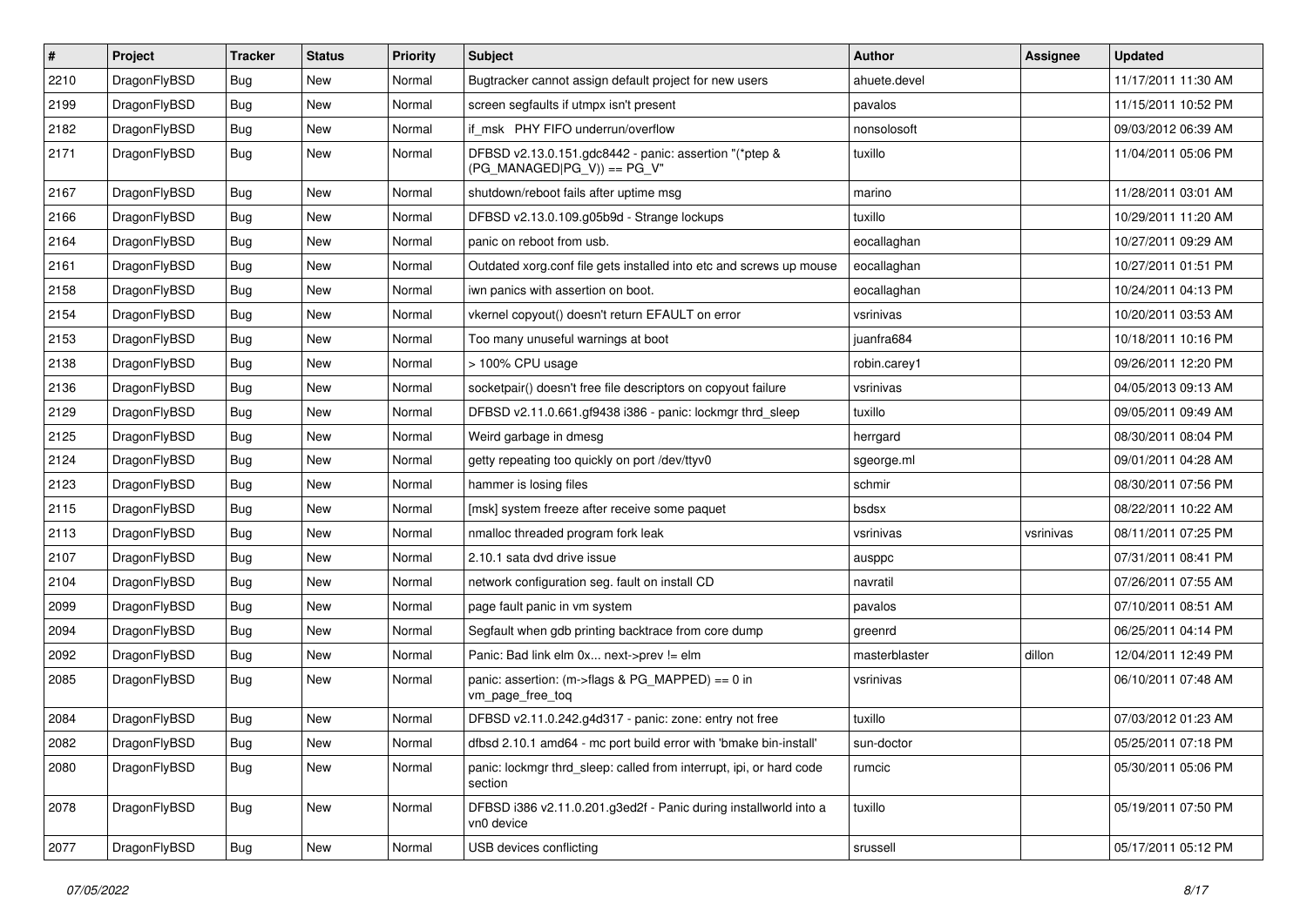| $\vert$ # | Project      | <b>Tracker</b> | <b>Status</b> | <b>Priority</b> | Subject                                                                                                                                                                                           | <b>Author</b>      | <b>Assignee</b> | <b>Updated</b>      |
|-----------|--------------|----------------|---------------|-----------------|---------------------------------------------------------------------------------------------------------------------------------------------------------------------------------------------------|--------------------|-----------------|---------------------|
| 2075      | DragonFlyBSD | Bug            | <b>New</b>    | Normal          | pflogd on x86_64                                                                                                                                                                                  | fanch              |                 | 05/16/2011 04:04 PM |
| 2072      | DragonFlyBSD | Bug            | <b>New</b>    | Normal          | Fatal trap 12: stopped at lwkt_send_ipiq3                                                                                                                                                         | rumcic             |                 | 05/17/2011 04:12 AM |
| 2067      | DragonFlyBSD | Bug            | <b>New</b>    | Normal          | sound/pcm: "play interrupt timeout, channel dead"                                                                                                                                                 | matthiasr          |                 | 05/11/2021 03:55 AM |
| 2061      | DragonFlyBSD | Bug            | New           | Normal          | USB keyboard boot panic                                                                                                                                                                           | sjg                |                 | 05/04/2012 12:20 AM |
| 2055      | DragonFlyBSD | Bug            | <b>New</b>    | Normal          | $ssh + IPV6 + bridge \Rightarrow connection freezes$                                                                                                                                              | steve              |                 | 04/24/2011 07:13 PM |
| 2052      | DragonFlyBSD | Bug            | New           | Normal          | Kernel panic: CPU APIC ID out of range                                                                                                                                                            | Anonymous          |                 | 05/02/2011 11:06 AM |
| 2051      | DragonFlyBSD | Bug            | <b>New</b>    | Normal          | No ipv6 lan route entry created on 2.10                                                                                                                                                           | ftigeot            |                 | 04/21/2011 10:37 AM |
| 2048      | DragonFlyBSD | <b>Bug</b>     | New           | Normal          | panic: ffs_sync: rofs mod                                                                                                                                                                         | pavalos            |                 | 04/12/2011 05:45 AM |
| 2045      | DragonFlyBSD | <b>Bug</b>     | New           | Normal          | ral(4): Fatal trap 12: page fault while in kernel mode (two panics)                                                                                                                               | herrgard           |                 | 11/03/2011 05:34 PM |
| 2042      | DragonFlyBSD | Bug            | <b>New</b>    | Normal          | kernel panic, when run boot0cfg                                                                                                                                                                   | sepherosa          |                 | 05/31/2022 03:01 PM |
| 2008      | DragonFlyBSD | Bug            | New           | Normal          | lwkt_setcpu_remote: td->td_flags 00800621 console flood                                                                                                                                           | pavalos            |                 | 03/06/2011 09:37 PM |
| 2004      | DragonFlyBSD | Bug            | New           | Normal          | LWKT WAIT IPIQ panic                                                                                                                                                                              | steve              |                 | 03/08/2011 05:46 PM |
| 1990      | DragonFlyBSD | Bug            | New           | Normal          | /mnt too large to mount                                                                                                                                                                           | peur.neu           |                 | 02/16/2011 11:24 PM |
| 1984      | DragonFlyBSD | <b>Bug</b>     | New           | Normal          | hammer mount fails after crash - HAMMER: FIFO record bad head<br>signature                                                                                                                        | thomas.nikolajsen  |                 | 03/08/2011 06:57 PM |
| 1975      | DragonFlyBSD | Bug            | <b>New</b>    | Normal          | Applications seg fault in select() and poll()                                                                                                                                                     | rumcic             |                 | 05/31/2022 02:58 PM |
| 1969      | DragonFlyBSD | Bug            | New           | Normal          | pf-related network problem                                                                                                                                                                        | pavalos            | lentferj        | 02/01/2011 06:57 PM |
| 1964      | DragonFlyBSD | Bug            | <b>New</b>    | Normal          | iwn (panic assertion : wlan_assert_serialized)                                                                                                                                                    | simm.ptr           | josepht         | 02/01/2011 12:57 PM |
| 1961      | DragonFlyBSD | Bug            | New           | Normal          | Can't create dump from DDB                                                                                                                                                                        | shamaz             |                 | 01/29/2011 09:02 PM |
| 1959      | DragonFlyBSD | Bug            | <b>New</b>    | Normal          | DFBSD v2.9.1.422.gc98f2 - Panic during boot - IPv6 and PF                                                                                                                                         | tuxillo            |                 | 01/13/2011 03:37 AM |
| 1951      | DragonFlyBSD | Bug            | New           | Normal          | dma timeouts at phyaddr on a good hdd                                                                                                                                                             | peur.neu           |                 | 01/04/2011 07:12 AM |
| 1949      | DragonFlyBSD | <b>Bug</b>     | <b>New</b>    | Normal          | iwn panic                                                                                                                                                                                         | pavalos            |                 | 01/30/2011 03:21 AM |
| 1946      | DragonFlyBSD | Bug            | New           | Normal          | ieee80211 panic                                                                                                                                                                                   | pavalos            | josepht         | 01/27/2011 06:00 PM |
| 1944      | DragonFlyBSD | <b>Bug</b>     | <b>New</b>    | Normal          | panic: backing object 0xdea7b258 was somehow re-referenced<br>during collapse!                                                                                                                    | sepherosa          |                 | 12/27/2010 02:06 AM |
| 1943      | DragonFlyBSD | Bug            | <b>New</b>    | Normal          | hammer assertion panic                                                                                                                                                                            | peter              |                 | 12/27/2010 12:45 AM |
| 1942      | DragonFlyBSD | Bug            | New           | Normal          | locking against myself in getcacheblk()?                                                                                                                                                          | qhwt.dfly          |                 | 05/31/2022 02:15 PM |
| 1941      | DragonFlyBSD | Bug            | <b>New</b>    | Normal          | wlan config crash                                                                                                                                                                                 | abandon.every.hope |                 | 12/24/2010 07:54 PM |
| 1939      | DragonFlyBSD | <b>Bug</b>     | <b>New</b>    | Normal          | Panic on nightly build and stress test box                                                                                                                                                        | lentferj           |                 | 12/18/2010 08:41 AM |
| 1935      | DragonFlyBSD | <b>Bug</b>     | New           | Normal          | mouse does not work after switching between x and console                                                                                                                                         | shamaz             |                 | 12/13/2010 10:06 AM |
| 1923      | DragonFlyBSD | <b>Bug</b>     | New           | Normal          | Abysmal NFS performance with IPv6                                                                                                                                                                 | ftigeot            |                 | 12/05/2010 09:34 PM |
| 1917      | DragonFlyBSD | Bug            | New           | Normal          | panic: assertion: (RB_EMPTY(&ip->rec_tree) && (ip->flags &<br>HAMMER_INODE_XDIRTY) == 0)    (!RB_EMPTY(&ip->rec_tree)<br>&& (ip->flags & HAMMER_INODE_XDIRTY) != 0) in<br>hammer flush inode done | qhwt.dfly          |                 | 11/24/2010 03:23 AM |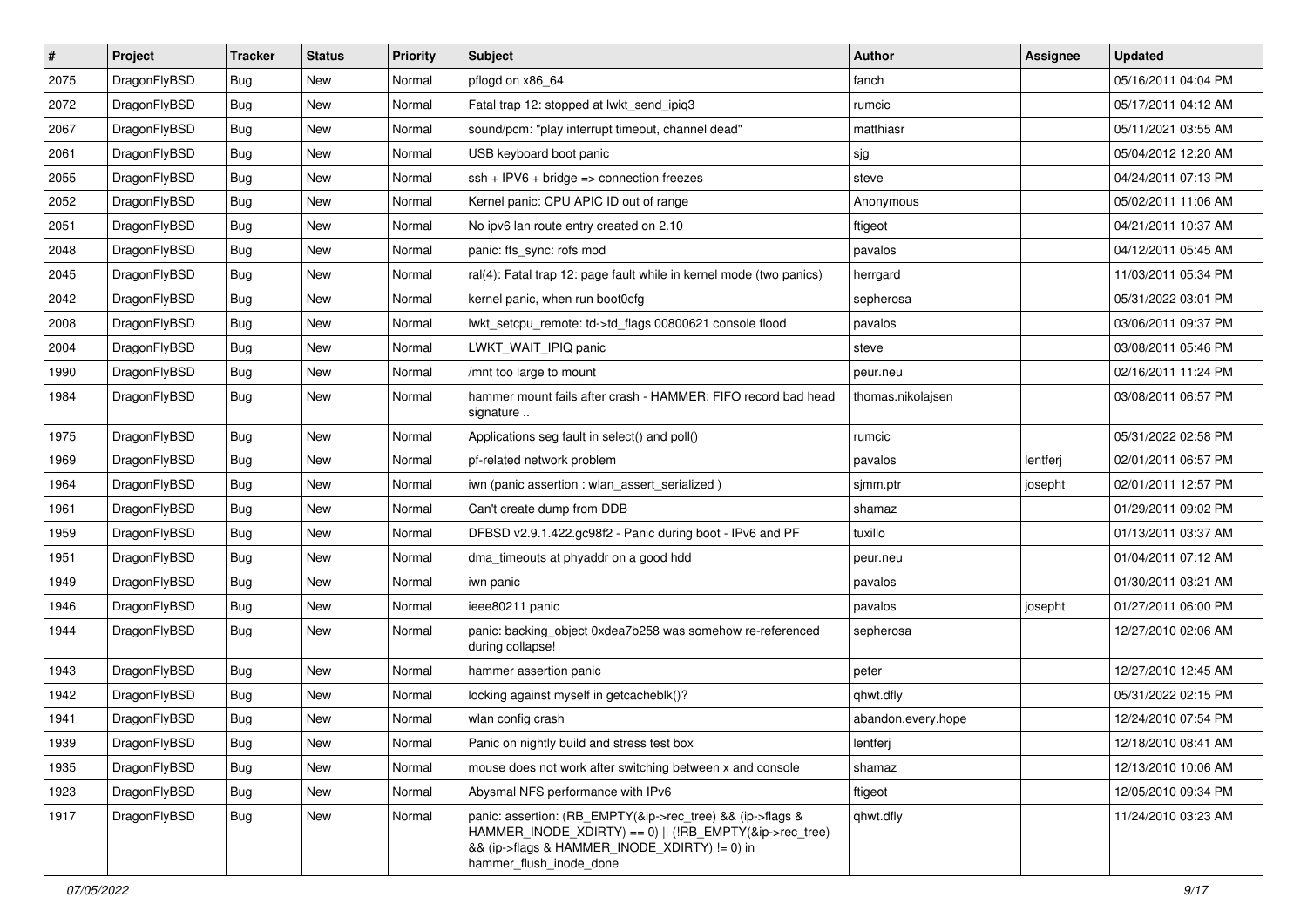| $\sharp$ | Project      | <b>Tracker</b> | <b>Status</b> | <b>Priority</b> | Subject                                                                                      | <b>Author</b>    | <b>Assignee</b> | <b>Updated</b>      |
|----------|--------------|----------------|---------------|-----------------|----------------------------------------------------------------------------------------------|------------------|-----------------|---------------------|
| 1916     | DragonFlyBSD | <b>Bug</b>     | New           | Normal          | Constant crashes on x86 64 with UFS                                                          | lentferj         |                 | 11/21/2010 07:40 PM |
| 1913     | DragonFlyBSD | Bug            | New           | Normal          | panic: assertion: ip->flush_state != HAMMER_FST_FLUSH in<br>hammer flush inode core          | swildner         |                 | 11/20/2010 05:27 PM |
| 1907     | DragonFlyBSD | Bug            | New           | Normal          | Hammer crash in hammer_flusher_flush()                                                       | swildner         |                 | 11/11/2010 05:07 AM |
| 1899     | DragonFlyBSD | Bug            | New           | Normal          | Keyboard doesn't work                                                                        | fransm           |                 | 05/15/2022 03:32 PM |
| 1884     | DragonFlyBSD | <b>Bug</b>     | <b>New</b>    | Normal          | System completely freezes while listening music (devbuf: malloc<br>limit exceeded)           | shamaz           |                 | 01/24/2011 05:00 PM |
| 1877     | DragonFlyBSD | <b>Bug</b>     | <b>New</b>    | Normal          | Freeze during 1st hammer cleanup after new install                                           | elekktretterr    |                 | 05/15/2022 11:43 AM |
| 1876     | DragonFlyBSD | Bug            | New           | Normal          | devfs in jail + logging out from console(ttyv1+) -> panic                                    | qhwt.dfly        | tuxillo         | 05/31/2022 03:24 PM |
| 1874     | DragonFlyBSD | Bug            | <b>New</b>    | Normal          | mpd listening on all IPs, accepting only on one                                              | rumcic           |                 | 05/08/2011 01:01 PM |
| 1873     | DragonFlyBSD | <b>Bug</b>     | New           | Normal          | Panic upon usb mouse detach and reattaching                                                  | rumcic           |                 | 02/01/2011 09:53 AM |
| 1867     | DragonFlyBSD | <b>Bug</b>     | New           | Normal          | it(4) motherboard and fan problems                                                           | tuxillo          |                 | 07/08/2011 10:48 AM |
| 1861     | DragonFlyBSD | Bug            | <b>New</b>    | Normal          | panic via kprintf (lockmgr called in a hard section)                                         | vsrinivas        |                 | 10/11/2010 12:56 AM |
| 1850     | DragonFlyBSD | <b>Bug</b>     | New           | Normal          | volume-add on hammer root fs panic                                                           | Johannes.Hofmann |                 | 04/18/2019 04:27 AM |
| 1836     | DragonFlyBSD | Bug            | <b>New</b>    | Normal          | Incorrect TCP checksum show up in tcpdump                                                    | robgar1          |                 | 05/15/2022 11:22 AM |
| 1826     | DragonFlyBSD | <b>Bug</b>     | New           | Normal          | panic during boot: assertion so->so_port  in tcp_input                                       | ftigeot          |                 | 05/15/2022 11:05 AM |
| 1818     | DragonFlyBSD | <b>Bug</b>     | New           | Normal          | panic: Bad tailg NEXT (kqueue issue ?)                                                       | ftigeot          |                 | 05/15/2022 11:40 AM |
| 1786     | DragonFlyBSD | Bug            | New           | Normal          | Calling NULL function pointer initiates panic loop                                           | sjg              |                 | 10/11/2010 05:28 PM |
| 1774     | DragonFlyBSD | Bug            | <b>New</b>    | Normal          | New IP header cleanup branch available for testing                                           | dillon           |                 | 05/15/2022 10:59 AM |
| 1769     | DragonFlyBSD | Bug            | New           | Normal          | panic: assertion: _tp->tt_msg->tt_cpuid == mycpuid in<br>tcp_callout_active                  | pavalos          | sjg             | 05/15/2022 11:07 AM |
| 1695     | DragonFlyBSD | Bug            | New           | Normal          | NFS-related system breakdown                                                                 | Anonymous        |                 | 04/10/2014 12:35 AM |
| 1634     | DragonFlyBSD | Bug            | <b>New</b>    | Normal          | panic: spin lock: 0xe4ad1320, indefinitive wait!                                             | elekktretterr    |                 | 01/19/2015 03:21 AM |
| 1594     | DragonFlyBSD | Bug            | New           | Normal          | Kernel panic during boot from Live CD on Dell E6400                                          | bodie            |                 | 05/11/2021 03:54 AM |
| 1559     | DragonFlyBSD | Bug            | New           | Normal          | kernel trap                                                                                  | phma             |                 | 11/27/2021 08:43 AM |
| 1556     | DragonFlyBSD | <b>Bug</b>     | <b>New</b>    | Normal          | many processes stuck in "hmrrcm", system unusable                                            | corecode         | tuxillo         | 05/11/2021 03:52 AM |
| 1525     | DragonFlyBSD | Bug            | New           | Normal          | boehm-gc problems                                                                            | hasso            |                 | 10/13/2012 07:13 PM |
| 1474     | DragonFlyBSD | Bug            | <b>New</b>    | Normal          | ithread 1 unexpectedly rescheduled                                                           | corecode         | tuxillo         | 05/11/2021 03:52 AM |
| 1463     | DragonFlyBSD | Bug            | New           | Normal          | Mountroot before drives are initialized                                                      | elekktretterr    |                 | 12/07/2010 01:30 PM |
| 1442     | DragonFlyBSD | Bug            | New           | Normal          | blocking SIGSEGV and triggering a segment violation produces an<br>all CPU consuming process | corecode         | tuxillo         | 05/11/2021 03:52 AM |
| 1440     | DragonFlyBSD | <b>Bug</b>     | New           | Normal          | ptrace/gdb doesn't work after process blocks SIGTRAP                                         | corecode         | tuxillo         | 05/11/2021 03:52 AM |
| 1430     | DragonFlyBSD | <b>Bug</b>     | New           | Normal          | Buggy w(1)?                                                                                  | hasso            | alexh           | 11/24/2010 08:09 AM |
| 1293     | DragonFlyBSD | <b>Bug</b>     | New           | Normal          | 2.2.1-REL Installer Request                                                                  | mk               | tuxillo         | 05/11/2021 04:00 AM |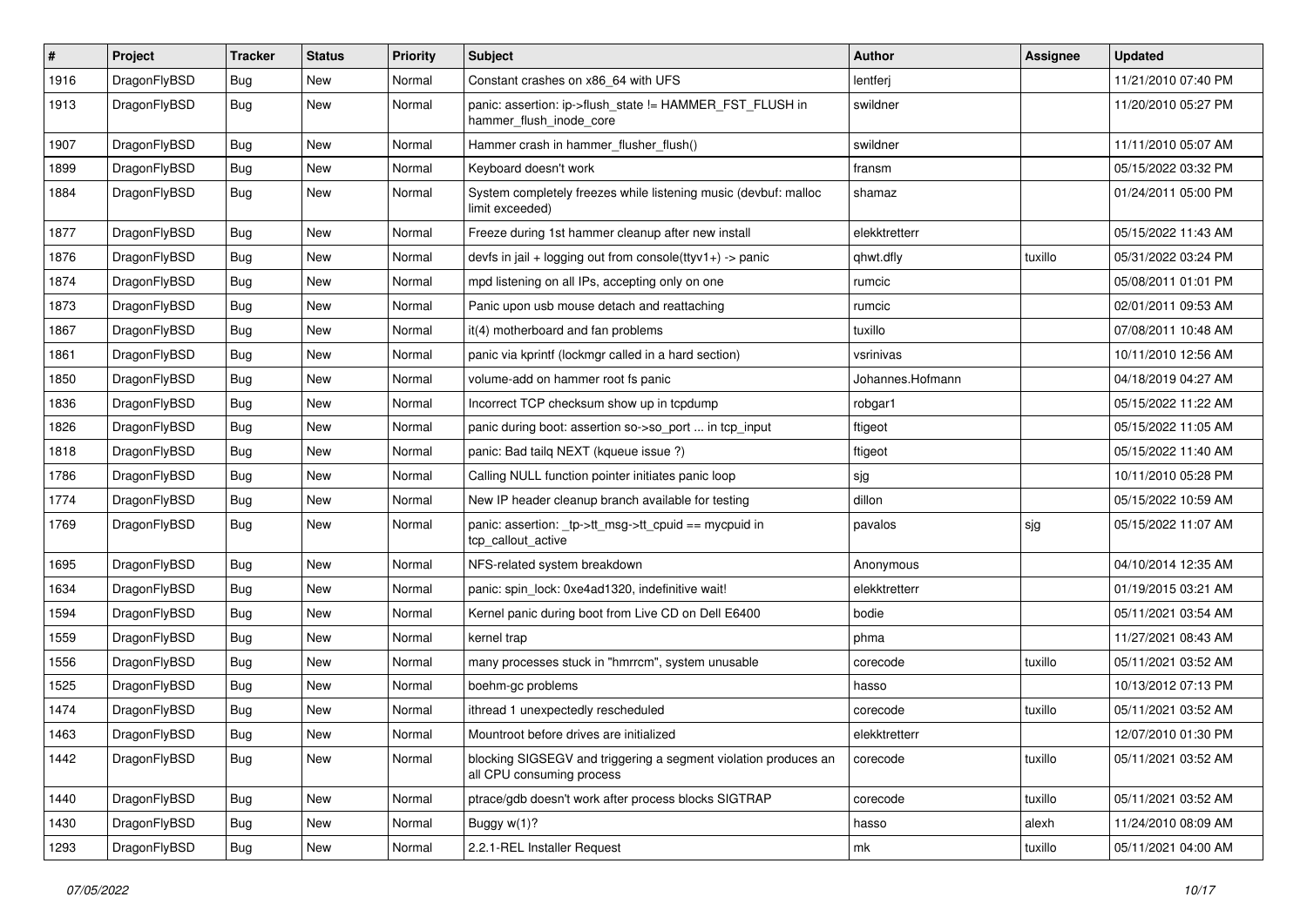| #    | Project      | <b>Tracker</b> | <b>Status</b> | <b>Priority</b> | <b>Subject</b>                                                                                                                                              | <b>Author</b>     | Assignee | <b>Updated</b>      |
|------|--------------|----------------|---------------|-----------------|-------------------------------------------------------------------------------------------------------------------------------------------------------------|-------------------|----------|---------------------|
| 1246 | DragonFlyBSD | Bug            | <b>New</b>    | Normal          | bad resolution (monitor desync) with livedvd                                                                                                                | Przem0l           |          | 02/18/2014 06:29 AM |
| 1194 | DragonFlyBSD | <b>Bug</b>     | <b>New</b>    | Normal          | SCSI errors while trying to copy photos from my camera                                                                                                      | elekktretterr     |          | 01/14/2015 04:39 PM |
| 1193 | DragonFlyBSD | <b>Bug</b>     | <b>New</b>    | Normal          | kernel doesn't recognize cdrom drive                                                                                                                        | nonsolosoft       |          | 01/25/2014 09:11 PM |
| 989  | DragonFlyBSD | Bug            | <b>New</b>    | Normal          | installer/fdisk trouble with wrapped values                                                                                                                 | Discodestrover    |          | 02/18/2014 06:27 AM |
| 731  | DragonFlyBSD | <b>Bug</b>     | <b>New</b>    | Normal          | system freeze on "slice too large"                                                                                                                          | corecode          | tuxillo  | 06/25/2022 04:01 AM |
| 341  | DragonFlyBSD | Bug            | <b>New</b>    | Normal          | Vinum erroneously repors devices as busy                                                                                                                    | corecode          | swildner | 01/21/2012 04:50 AM |
| 3312 | DragonFlyBSD | Submit         | <b>New</b>    | Normal          | hammer2: redundant chain modify after chain creation                                                                                                        | tkusumi           |          | 05/15/2022 01:35 PM |
| 3276 | DragonFlyBSD | Submit         | <b>New</b>    | Normal          | Add option controlling whether gpt expand expands the last partition<br>(needs testing)                                                                     | falsifian         |          | 07/10/2021 03:35 AM |
| 3227 | DragonFlyBSD | Submit         | <b>New</b>    | Normal          | Add HAMMER2 instructions in the installation medium README                                                                                                  | daftaupe          |          | 03/26/2020 03:34 PM |
| 3206 | DragonFlyBSD | Submit         | <b>New</b>    | Normal          | update psm/kbd to FreeBSD 12.0 code                                                                                                                         | htse              |          | 10/05/2019 03:49 PM |
| 3201 | DragonFlyBSD | Submit         | <b>New</b>    | Normal          | Fixes make search display                                                                                                                                   | htse              |          | 08/20/2021 04:02 PM |
| 3154 | DragonFlyBSD | Submit         | <b>New</b>    | Normal          | Update serial handling in bootloader                                                                                                                        | ddegroot          | dillon   | 11/06/2018 11:21 PM |
| 3147 | DragonFlyBSD | Submit         | <b>New</b>    | Normal          | Enable headless installation                                                                                                                                | ddegroot          |          | 10/09/2018 01:25 PM |
| 3142 | DragonFlyBSD | Submit         | <b>New</b>    | Normal          | lib/libdmsg: Unbreak using new API EVP CIPHER CTX new()                                                                                                     | tkusumi           |          | 07/08/2018 04:18 AM |
| 3135 | DragonFlyBSD | Submit         | <b>New</b>    | Normal          | Add EVFILT RECV and EVFILT SEND                                                                                                                             | tautolog          |          | 05/25/2018 09:59 PM |
| 3041 | DragonFlyBSD | Submit         | <b>New</b>    | Normal          | firmware: Remove embedding of multiple images in one module.                                                                                                | Anonymous         |          | 12/25/2020 02:15 AM |
| 2933 | DragonFlyBSD | Submit         | <b>New</b>    | Normal          | Remove unix domain socket support from cat(1)                                                                                                               | sevan             |          | 08/01/2016 08:10 PM |
| 2921 | DragonFlyBSD | Submit         | <b>New</b>    | Normal          | Allow moused to accept userland mouse events                                                                                                                | tautolog          |          | 05/11/2021 04:08 AM |
| 2122 | DragonFlyBSD | Submit         | <b>New</b>    | Normal          | [Review] Fixes to the VFS layer                                                                                                                             | ftigeot           |          | 05/31/2022 03:25 PM |
| 2098 | DragonFlyBSD | Submit         | New           | Normal          | [PATCH] correct ath man page example<br>(/usr/src/share/man/man4/ath.4)                                                                                     | nobody            |          | 11/15/2011 12:27 AM |
| 1192 | DragonFlyBSD | Submit         | <b>New</b>    | Normal          | KKASSERTs in sys/kern/uipc_{msg,socket}.c are too strict                                                                                                    | rumcic            |          | 05/11/2021 04:07 AM |
| 3266 | DragonFlyBSD | <b>Bug</b>     | <b>New</b>    | High            | Filesystems broken due to "KKASSERT(count &<br>TOK_COUNTMASK);"                                                                                             | tkusumi           |          | 03/15/2021 01:21 PM |
| 3240 | DragonFlyBSD | <b>Bug</b>     | New           | High            | compile error because of openssl with /usr/dports/security/rhash for<br>mysql 8 install                                                                     | <b>UlasSAYGIN</b> |          | 06/04/2020 08:05 AM |
| 3194 | DragonFlyBSD | Bug            | <b>New</b>    | High            | Hammer kernel crash on mirror-stream of PFS after upgrade<br>(assertion "cursor->flags &<br>HAMMER_CURSOR_ITERATE_CHECK" failed in<br>hammer_btree_iterate) | Anonymous         |          | 06/29/2019 01:32 PM |
| 3129 | DragonFlyBSD | <b>Bug</b>     | New           | High            | Kernel panic with 5.2.0 on A2SDi-4C-HLN4F                                                                                                                   | stateless         |          | 04/24/2018 12:50 AM |
| 3124 | DragonFlyBSD | Bug            | New           | High            | DragonFlyBSD 5.0.2 with Hammer2 with UEFI install doesn't boot                                                                                              | wiesl             |          | 06/18/2019 05:07 AM |
| 2930 | DragonFlyBSD | Bug            | New           | High            | 'objcache' causes panic during 'nfs_readdir'                                                                                                                | tofergus          |          | 07/26/2016 01:09 PM |
| 2915 | DragonFlyBSD | <b>Bug</b>     | New           | High            | Hammer mirror-copy problem                                                                                                                                  | t_dfbsd           |          | 08/25/2016 05:28 AM |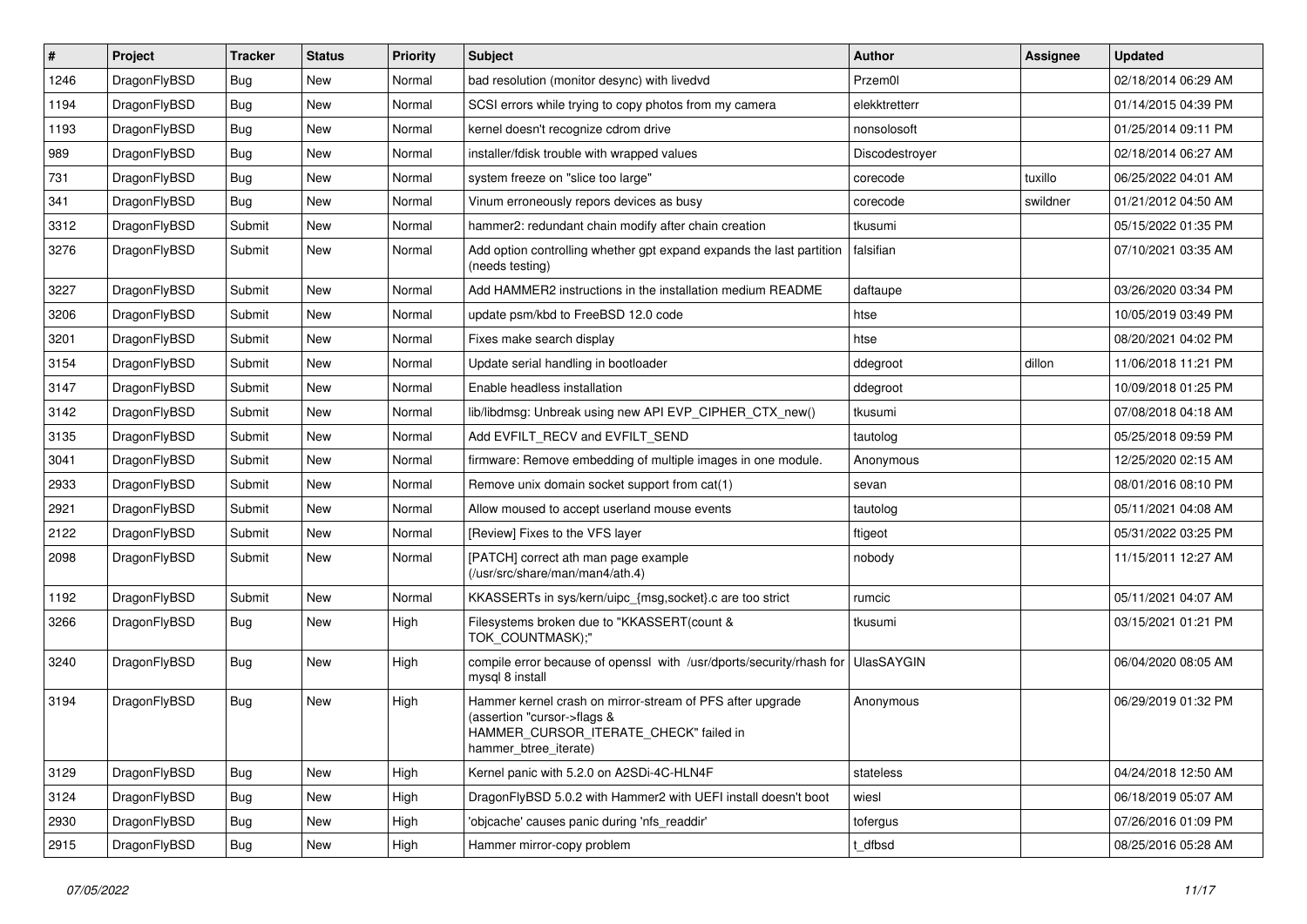| $\vert$ # | Project      | <b>Tracker</b> | <b>Status</b> | <b>Priority</b> | Subject                                                                                                   | Author             | <b>Assignee</b> | <b>Updated</b>      |
|-----------|--------------|----------------|---------------|-----------------|-----------------------------------------------------------------------------------------------------------|--------------------|-----------------|---------------------|
| 2870      | DragonFlyBSD | <b>Bug</b>     | New           | High            | Broken text and icons when glamor acceleration is used                                                    | 375gnu             | ftigeot         | 01/31/2016 12:13 AM |
| 2828      | DragonFlyBSD | Bug            | New           | High            | On AMD APUs and Bulldozer CPUs, the machdep.cpu_idle_hlt<br>sysctl should be 3 by default                 | vadaszi            | vadaszi         | 05/11/2021 04:07 AM |
| 2825      | DragonFlyBSD | Bug            | <b>New</b>    | High            | 3x dhclient = hanging system (objcache exhausted)                                                         | jaccovonb          | sepherosa       | 05/11/2021 03:55 AM |
| 2736      | DragonFlyBSD | <b>Bug</b>     | <b>New</b>    | High            | kernel panics on acpi_timer_probe function                                                                | cnb                |                 | 05/11/2021 03:55 AM |
| 2657      | DragonFlyBSD | <b>Bug</b>     | New           | High            | Needs acl to migrate our servers                                                                          | ferney             |                 | 03/31/2014 11:37 AM |
| 2547      | DragonFlyBSD | Bug            | <b>New</b>    | High            | crashed while doing a dry run of pkg rolling-replace                                                      | phma               |                 | 04/18/2013 10:40 PM |
| 2495      | DragonFlyBSD | Bug            | New           | High            | DFBSD v3.3.0.960.g553fe7 - ocnt != 0" failed in<br>prop_object_release                                    | tuxillo            |                 | 05/31/2022 04:08 PM |
| 2421      | DragonFlyBSD | <b>Bug</b>     | <b>New</b>    | High            | Kernel panic: vm_fault: page 0xc0f70000 not busy!                                                         | lentferj           |                 | 10/03/2012 08:16 AM |
| 2140      | DragonFlyBSD | <b>Bug</b>     | New           | High            | hammer_io_delallocate panic with 'duplicate entry' message                                                | ttw                |                 | 10/07/2011 12:22 PM |
| 2117      | DragonFlyBSD | Bug            | New           | High            | ACPI and/or bce(4) problem with 2.11.0.673.g0d557 on HP DL380<br>G6                                       | pauska             |                 | 08/22/2011 10:15 AM |
| 2071      | DragonFlyBSD | <b>Bug</b>     | New           | High            | Panic on assertion: (int)(flg->seq - seq) > 0 in hammer_flusher_flush<br>after inode error                | vsrinivas          |                 | 06/12/2011 07:59 AM |
| 1920      | DragonFlyBSD | <b>Bug</b>     | <b>New</b>    | High            | system hangs                                                                                              | zhtw               |                 | 11/22/2010 08:59 AM |
| 1198      | DragonFlyBSD | Bug            | <b>New</b>    | High            | DDB loops panic in db_read_bytes                                                                          | corecode           | tuxillo         | 05/11/2021 03:51 AM |
| 1185      | DragonFlyBSD | <b>Bug</b>     | <b>New</b>    | High            | need a tool to merge changes into /etc                                                                    | wa1ter             |                 | 02/18/2014 06:02 AM |
| 2735      | DragonFlyBSD | <b>Bug</b>     | New           | Urgent          | iwn panics SYSSASSERT                                                                                     | cnb                |                 | 05/11/2021 03:55 AM |
| 2423      | DragonFlyBSD | Bug            | New           | Urgent          | After multiple panics/locks, hitting KKASSERT in<br>hammer_init_cursor                                    | rumcic             |                 | 09/18/2012 02:28 AM |
| 2141      | DragonFlyBSD | <b>Bug</b>     | New           | Urgent          | loader and/or documentation broken                                                                        | sjg                |                 | 01/20/2012 10:51 AM |
| 599       | DragonFlyBSD | Bug            | <b>New</b>    | Urgent          | 1.9.0 reproducable panic                                                                                  | pavalos            |                 | 12/22/2010 01:08 AM |
| 2797      | DragonFlyBSD | <b>Bug</b>     | In Progress   | Low             | vkernels with & without machdep.pmap_mmu_optimize                                                         | yellowrabbit2010   |                 | 11/27/2021 08:06 AM |
| 2631      | DragonFlyBSD | Bug            | In Progress   | Low             | Verify library versioning current with full package build and switch it<br>on (after publishing packages) | tuxillo            |                 | 05/11/2021 04:06 AM |
| 1819      | DragonFlyBSD | <b>Bug</b>     | In Progress   | Low             | truss - Major revamping task list                                                                         | tuxillo            | tuxillo         | 11/27/2021 08:45 AM |
| 1148      | DragonFlyBSD | Bug            | In Progress   | Low             | BCM4311 wireless network adapter detected but not functional                                              | archimedes.gaviola |                 | 05/11/2021 04:00 AM |
| 725       | DragonFlyBSD | <b>Bug</b>     | In Progress   | Low             | 'make distribution' fails w/'ro' /usr/obj                                                                 | c.turner           |                 | 03/09/2013 01:01 PM |
| 3318      | DragonFlyBSD | Bug            | In Progress   | Normal          | Segmenation fault when a process resumed with checkpt exits                                               | zabolekar          | tuxillo         | 06/18/2022 08:24 AM |
| 3317      | DragonFlyBSD | <b>Bug</b>     | In Progress   | Normal          | Network vtnet0 not working on Hetzner cloud                                                               | mneumann           |                 | 06/18/2022 03:55 AM |
| 3310      | DragonFlyBSD | <b>Bug</b>     | In Progress   | Normal          | NVMM+QEMU fail to boot with UEFI: Mem Assist Failed<br>[gpa=0xfffffff0]                                   | liweitianux        |                 | 01/11/2022 03:22 PM |
| 3299      | DragonFlyBSD | <b>Bug</b>     | In Progress   | Normal          | DragonFlyBSD reports utterly wrong uptime (most of the time, right<br>after booting in)                   | adrian             |                 | 11/11/2021 01:43 PM |
| 3295      | DragonFlyBSD | <b>Bug</b>     | In Progress   | Normal          | Adapt devel/libvirt for nvmm                                                                              | tuxillo            | tuxillo         | 11/03/2021 04:56 PM |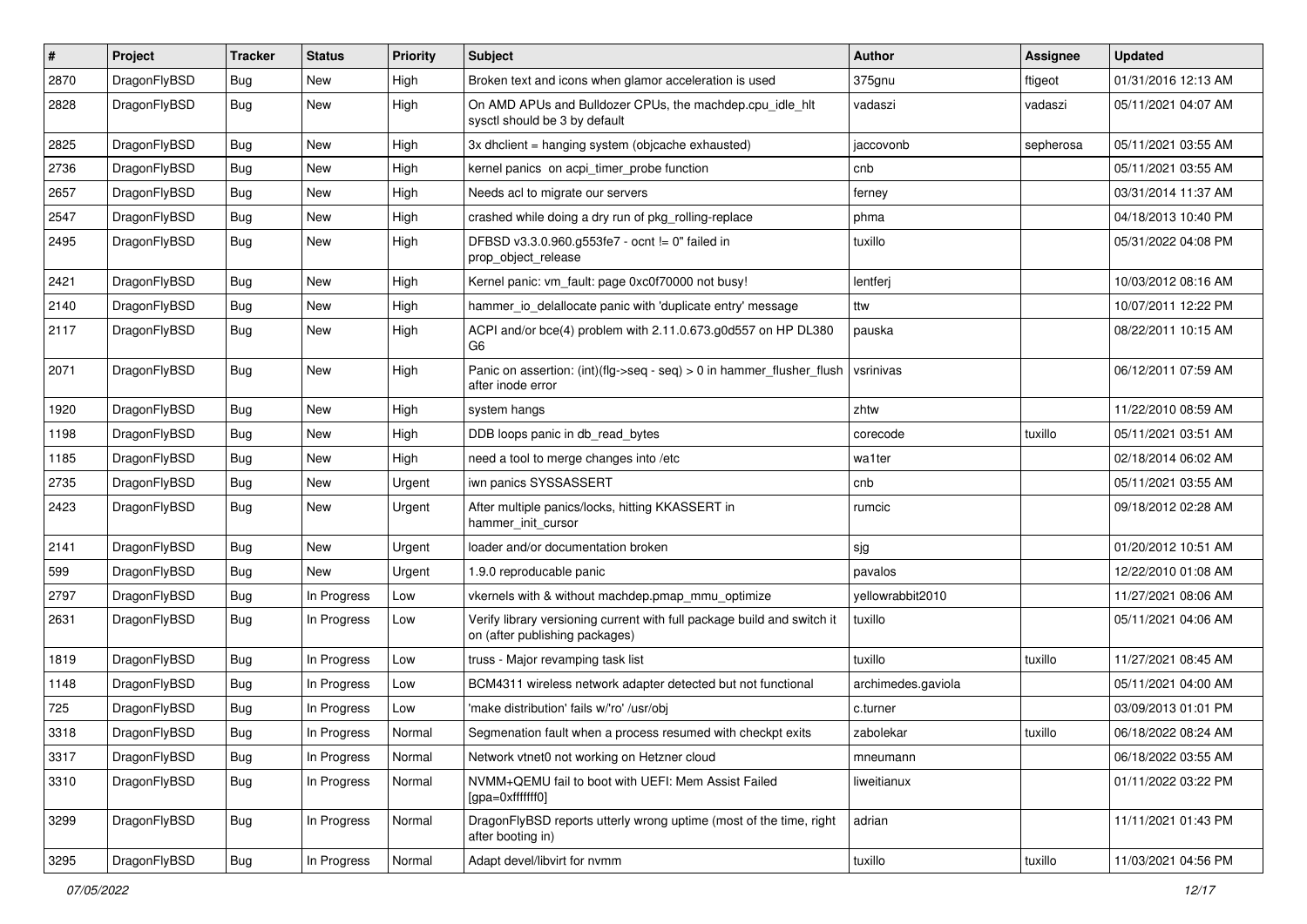| #    | <b>Project</b> | <b>Tracker</b> | <b>Status</b> | <b>Priority</b> | <b>Subject</b>                                                                                         | <b>Author</b> | Assignee | <b>Updated</b>      |
|------|----------------|----------------|---------------|-----------------|--------------------------------------------------------------------------------------------------------|---------------|----------|---------------------|
| 3269 | DragonFlyBSD   | <b>Bug</b>     | In Progress   | Normal          | Is double-buffer'd buf still required by HAMMER2?                                                      | tkusumi       |          | 05/12/2021 04:09 PM |
| 3089 | DragonFlyBSD   | <b>Bug</b>     | In Progress   | Normal          | vtnet(4) - disable TCP checksum offload by default                                                     | jlane         | vadaszi  | 05/11/2021 04:14 AM |
| 3028 | DragonFlyBSD   | Bug            | In Progress   | Normal          | installer: confusion of set/get disk encryption passphrase dialogs                                     | liweitianux   | tuxillo  | 06/03/2022 05:13 PM |
| 3021 | DragonFlyBSD   | Bug            | In Progress   | Normal          | sys/dev/drm/i915/i915 gem stolen.c:115]: (error) Signed integer<br>overflow for expression '65535<<20' | dcb           |          | 04/11/2017 12:46 PM |
| 3011 | DragonFlyBSD   | <b>Bug</b>     | In Progress   | Normal          | dragonfly/sys/dev/netif/re/re.c: suspicious code?                                                      | dcb           |          | 07/29/2017 01:26 AM |
| 2819 | DragonFlyBSD   | Bug            | In Progress   | Normal          | Random micro system freezes after a week of uptime                                                     | ftigeot       | dillon   | 08/16/2015 08:46 PM |
| 2731 | DragonFlyBSD   | Bug            | In Progress   | Normal          | Screen full of random colors when starting Xorg with Intel Haswell<br>HD Graphics P4600                | ikatzmaier    |          | 11/12/2014 04:08 PM |
| 2549 | DragonFlyBSD   | <b>Bug</b>     | In Progress   | Normal          | netgraph7: Kernel page fault.                                                                          | russiane39    | nant     | 05/10/2013 11:20 PM |
| 2414 | DragonFlyBSD   | Bug            | In Progress   | Normal          | Lenovo S10 acpi freeze (not new)                                                                       | davshao       |          | 05/11/2021 04:13 AM |
| 2391 | DragonFlyBSD   | Bug            | In Progress   | Normal          | System lock with ahci and acpi enabled on ATI RS690 chipset with<br>SMB600 sata controller             | jorisgio      | vadaszi  | 06/03/2015 03:51 PM |
| 2360 | DragonFlyBSD   | <b>Bug</b>     | In Progress   | Normal          | Wishlist: virtio driver import                                                                         | vsrinivas     |          | 06/04/2022 04:16 AM |
| 2358 | DragonFlyBSD   | Bug            | In Progress   | Normal          | DFBSD v3.0.2.32.g928ca - panic: hammer: insufficient undo FIFO<br>space!                               | tuxillo       | tuxillo  | 05/10/2021 02:50 AM |
| 2353 | DragonFlyBSD   | <b>Bug</b>     | In Progress   | Normal          | panic: assertion "gd->gd_spinlocks_wr == 0" failed in<br>bsd4 schedulerclock                           | jaydg         | alexh    | 11/28/2012 01:57 AM |
| 2351 | DragonFlyBSD   | Bug            | In Progress   | Normal          | DFBSD v3.1.0.579.g44ccf - Stuck during startup, random freezes                                         | tuxillo       |          | 04/24/2012 08:21 AM |
| 2345 | DragonFlyBSD   | <b>Bug</b>     | In Progress   | Normal          | DFBSD v3.1.0.457.gd679f - NFS panic on diskless station                                                | tuxillo       |          | 04/07/2012 05:22 PM |
| 2282 | DragonFlyBSD   | <b>Bug</b>     | In Progress   | Normal          | gdb segfaults with certain corefiles                                                                   | tuxillo       |          | 01/18/2012 04:40 PM |
| 2013 | DragonFlyBSD   | Bug            | In Progress   | Normal          | oversized DMA request loop                                                                             | josepht       |          | 05/11/2021 04:06 AM |
| 1921 | DragonFlyBSD   | <b>Bug</b>     | In Progress   | Normal          | we miss mlockall                                                                                       | alexh         | tuxillo  | 06/18/2022 04:08 AM |
| 1749 | DragonFlyBSD   | <b>Bug</b>     | In Progress   | Normal          | HAMMER fsstress panic in hammer flush inode core<br>'ip->flush state != HAMMER FST FLUSH'              | vsrinivas     |          | 05/11/2021 04:06 AM |
| 1744 | DragonFlyBSD   | Bug            | In Progress   | Normal          | HAMMER fsstress panic in hammer setup child callback                                                   | vsrinivas     |          | 05/11/2021 04:05 AM |
| 1669 | DragonFlyBSD   | Bug            | In Progress   | Normal          | Drive wont open using button                                                                           | elekktretterr |          | 02/29/2012 12:05 PM |
| 1661 | DragonFlyBSD   | <b>Bug</b>     | In Progress   | Normal          | panic on password entry mount smb filesystem                                                           | vsrinivas     |          | 11/27/2021 08:29 AM |
| 1584 | DragonFlyBSD   | Bug            | In Progress   | Normal          | can't use ssh from jail: debug1: read_passphrase: can't open<br>/dev/tty: Device busy                  | corecode      | tuxillo  | 05/11/2021 03:53 AM |
| 1583 | DragonFlyBSD   | Bug            | In Progress   | Normal          | panic: assertion: cursor->trans->sync_lock_refs > 0 in<br>hammer_recover_cursor                        | corecode      | tuxillo  | 05/11/2021 03:53 AM |
| 1547 | DragonFlyBSD   | Bug            | In Progress   | Normal          | disklabel64 automatic sizing                                                                           | corecode      | tuxillo  | 05/11/2021 03:52 AM |
| 1528 | DragonFlyBSD   | <b>Bug</b>     | In Progress   | Normal          | ktrace does not show proper return values for pipe(2)                                                  | corecode      | tuxillo  | 05/11/2021 03:52 AM |
| 1502 | DragonFlyBSD   | <b>Bug</b>     | In Progress   | Normal          | Lock while deleting files from nohistory HAMMER directories                                            | hasso         |          | 03/10/2013 04:28 AM |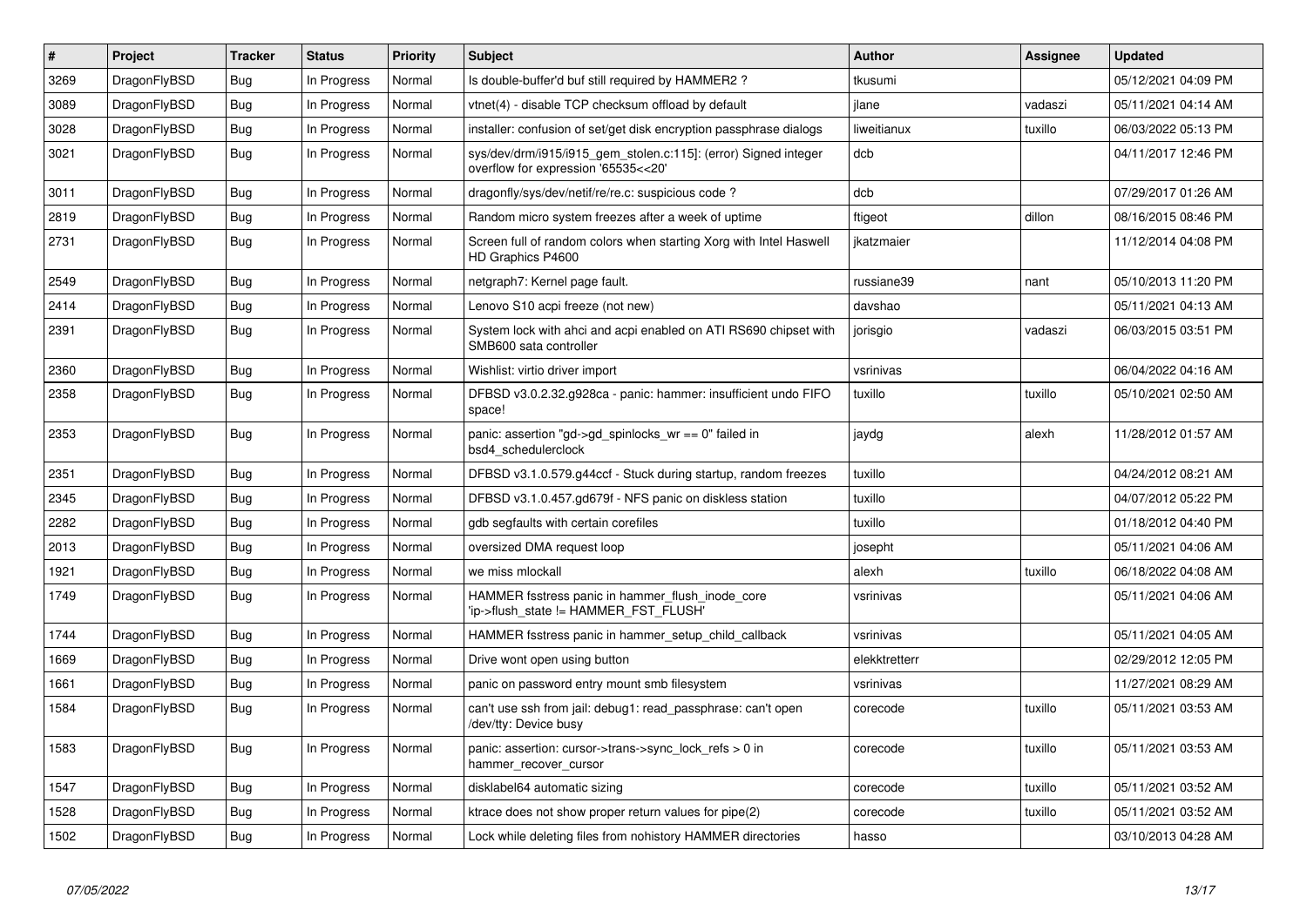| $\#$ | Project      | <b>Tracker</b> | <b>Status</b> | <b>Priority</b> | Subject                                                                           | <b>Author</b>     | Assignee  | <b>Updated</b>      |
|------|--------------|----------------|---------------|-----------------|-----------------------------------------------------------------------------------|-------------------|-----------|---------------------|
| 1475 | DragonFlyBSD | <b>Bug</b>     | In Progress   | Normal          | kernel blocks with low memory and syscons setting a high res mode<br>/ scrollback | corecode          | tuxillo   | 05/11/2021 03:52 AM |
| 1469 | DragonFlyBSD | Bug            | In Progress   | Normal          | Hammer history security concern                                                   | corecode          | tuxillo   | 05/11/2021 03:52 AM |
| 1390 | DragonFlyBSD | <b>Bug</b>     | In Progress   | Normal          | Use id_t type for {get,set}priority()                                             | Anonymous         | tuxillo   | 07/05/2019 02:18 AM |
| 1368 | DragonFlyBSD | <b>Bug</b>     | In Progress   | Normal          | suspend signal race?                                                              | qhwt+dfly         |           | 05/11/2021 03:51 AM |
| 1336 | DragonFlyBSD | <b>Bug</b>     | In Progress   | Normal          | Still looking for reports of missed directory entries w/ HAMMER                   | dillon            |           | 05/11/2021 04:00 AM |
| 1307 | DragonFlyBSD | <b>Bug</b>     | In Progress   | Normal          | hammer tid -2 shows unexpected result                                             | corecode          |           | 10/18/2016 05:29 PM |
| 1302 | DragonFlyBSD | <b>Bug</b>     | In Progress   | Normal          | Checkpoint regression?                                                            | sjg               | sjg       | 07/10/2013 05:22 PM |
| 1218 | DragonFlyBSD | Bug            | In Progress   | Normal          | panic: assertion: error == 0 in hammer_start_transaction                          | rumcic            |           | 05/11/2021 04:00 AM |
| 1181 | DragonFlyBSD | <b>Bug</b>     | In Progress   | Normal          | ACX111 panic                                                                      | elekktretterr     |           | 05/11/2021 04:00 AM |
| 1030 | DragonFlyBSD | <b>Bug</b>     | In Progress   | Normal          | msdosfs umount panic                                                              | corecode          | tuxillo   | 05/11/2021 03:51 AM |
| 998  | DragonFlyBSD | <b>Bug</b>     | In Progress   | Normal          | Unconfiguring a vn while it is mounted                                            | rumcic            | tuxillo   | 05/11/2021 04:00 AM |
| 781  | DragonFlyBSD | <b>Bug</b>     | In Progress   | Normal          | fdisk uses wrong geometry on usb flash drives                                     | corecode          | tuxillo   | 05/11/2021 03:50 AM |
| 742  | DragonFlyBSD | <b>Bug</b>     | In Progress   | Normal          | umount problems with multiple mounts                                              | corecode          | tuxillo   | 06/25/2022 04:02 AM |
| 604  | DragonFlyBSD | <b>Bug</b>     | In Progress   | Normal          | 1.8.1-RELEASE - clock runs fast on mainboard ASUS P5A-B                           | yeti              |           | 05/11/2021 03:55 AM |
| 331  | DragonFlyBSD | <b>Bug</b>     | In Progress   | Normal          | ftpsesame (aka Bridging S01E03)                                                   | bastyaelvtars     |           | 03/09/2013 12:28 PM |
| 168  | DragonFlyBSD | <b>Bug</b>     | In Progress   | Normal          | Livelocked limit engaged while trying to setup IPW wireless                       | mschacht          | sepherosa | 05/11/2021 04:05 AM |
| 3160 | DragonFlyBSD | Submit         | In Progress   | Normal          | State the implementation difference in pkill/pgrep manual                         | sevan             | tuxillo   | 06/03/2022 05:15 PM |
| 3145 | DragonFlyBSD | Submit         | In Progress   | Normal          | Update libelf to FreeBSD 12 current and build as base library usable<br>by ports  | davshao           | tuxillo   | 08/20/2021 03:58 PM |
| 3031 | DragonFlyBSD | Submit         | In Progress   | Normal          | Update drm/radeon to Linux 4.7.10 as much as possible                             | davshao           | ftigeot   | 08/19/2021 12:33 PM |
| 1700 | DragonFlyBSD | Submit         | In Progress   | Normal          | skip boot2 menu on <enter></enter>                                                | Johannes.Hofmann  | tuxillo   | 05/15/2022 08:35 AM |
| 1398 | DragonFlyBSD | Submit         | In Progress   | Normal          | hdestroy(3) restricts hash key to point to malloc'ed space                        | Anonymous         |           | 08/20/2021 04:06 PM |
| 3111 | DragonFlyBSD | Bug            | In Progress   | High            | Mouse lags every second heavily under X11                                         | mneumann          |           | 12/12/2017 09:46 PM |
| 2296 | DragonFlyBSD | <b>Bug</b>     | In Progress   | High            | panic: assertion "m->wire count > 0" failed                                       | thomas.nikolajsen |           | 08/30/2012 06:09 AM |
| 884  | DragonFlyBSD | Bug            | In Progress   | High            | Performance/memory problems under filesystem IO load                              | hasso             |           | 05/11/2021 03:50 AM |
| 3113 | DragonFlyBSD | <b>Bug</b>     | In Progress   | Urgent          | Booting vKernel fails due being out of swap space                                 | tcullen           |           | 05/11/2021 04:14 AM |
| 2499 | DragonFlyBSD | <b>Bug</b>     | In Progress   | Urgent          | DRAGONFLY_3_2 lockd not responding correctly                                      | Nerzhul           |           | 01/22/2013 12:47 PM |
| 2636 | DragonFlyBSD | <b>Bug</b>     | Feedback      | Low             | Add -x flag to iostat (a la solaris)                                              | tuxillo           |           | 05/11/2021 04:07 AM |
| 1428 | DragonFlyBSD | <b>Bug</b>     | Feedback      | Low             | POSIX.1e implementation is too old                                                | hasso             | tuxillo   | 05/11/2021 04:00 AM |
| 1127 | DragonFlyBSD | <b>Bug</b>     | Feedback      | Low             | cdrom drive not detected                                                          | tgr               | corecode  | 01/15/2015 08:55 AM |
| 385  | DragonFlyBSD | <b>Bug</b>     | Feedback      | Low             | Mail archive address removal                                                      | justin            | justin    | 03/09/2013 11:24 AM |
| 293  | DragonFlyBSD | <b>Bug</b>     | Feedback      | Low             | Various updates to the handbook                                                   | victor            | victor    | 03/10/2013 04:46 AM |
| 285  | DragonFlyBSD | <b>Bug</b>     | Feedback      | Low             | interrupt latency with re without ip address configured                           | thomas.nikolajsen |           | 02/20/2014 10:30 AM |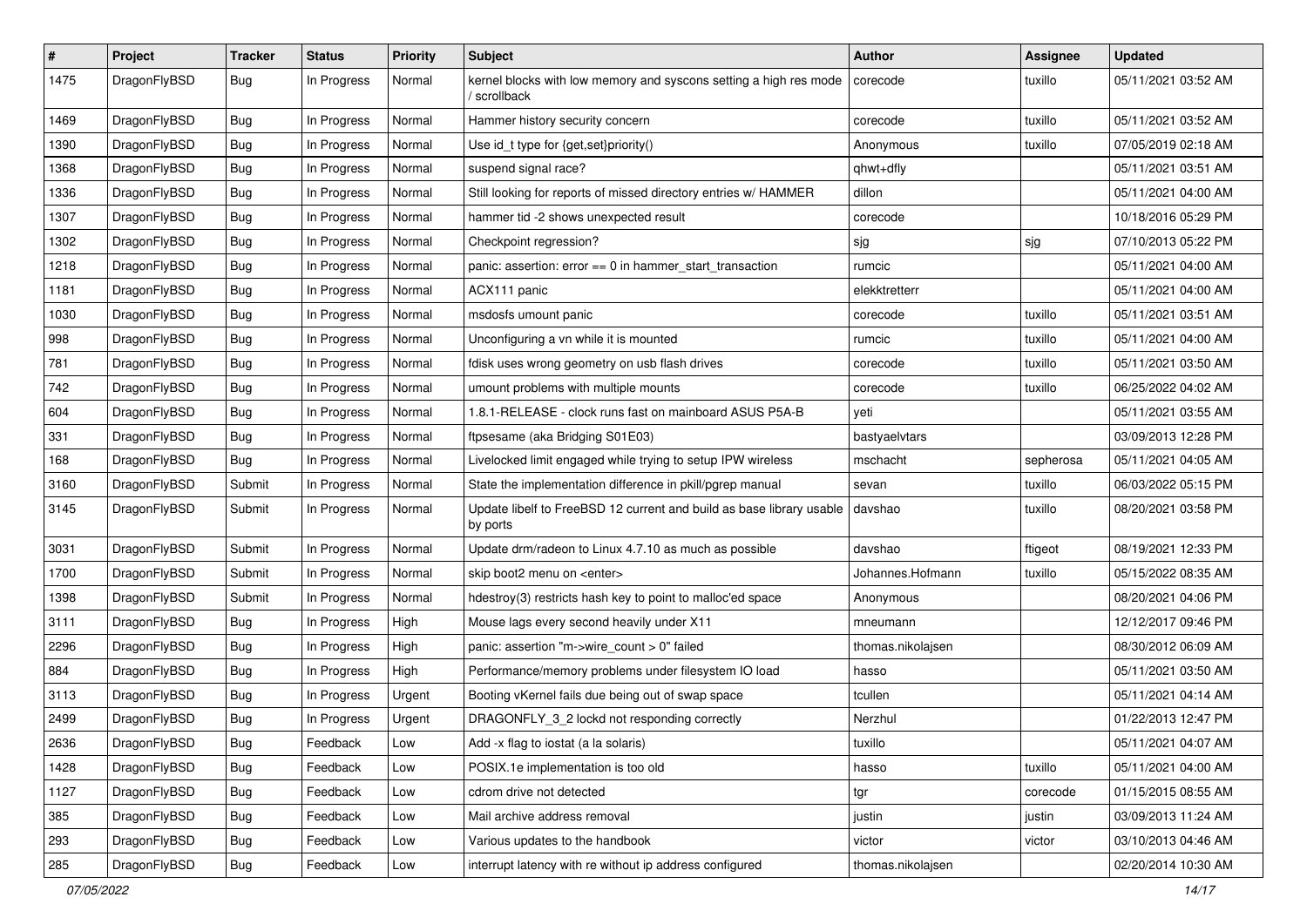| $\vert$ # | <b>Project</b> | <b>Tracker</b> | <b>Status</b> | <b>Priority</b> | <b>Subject</b>                                                                                                     | Author           | Assignee | <b>Updated</b>      |
|-----------|----------------|----------------|---------------|-----------------|--------------------------------------------------------------------------------------------------------------------|------------------|----------|---------------------|
| 2721      | DragonFlyBSD   | Submit         | Feedback      | Low             | Some few zalloc calls to objcache ones replacements                                                                | dclink           | tuxillo  | 05/11/2021 04:08 AM |
| 3152      | DragonFlyBSD   | Bug            | Feedback      | Normal          | Console's size in ttyv0 and single user mode is sticking to 80x25,<br>while ttyv1 can make use of the whole screen | overtime         |          | 02/24/2019 01:08 AM |
| 2958      | DragonFlyBSD   | <b>Bug</b>     | Feedback      | Normal          | Hammer FS dies during pruning after massive write load                                                             | neilb            |          | 10/11/2016 04:20 AM |
| 2957      | DragonFlyBSD   | Bug            | Feedback      | Normal          | swapoff -a followed by swapon -a doesn't give your swap back                                                       | neilb            |          | 10/09/2016 04:17 AM |
| 2644      | DragonFlyBSD   | Bug            | Feedback      | Normal          | 3.6.0-REL trap 9 on boot                                                                                           | memmerto         |          | 11/27/2021 08:08 AM |
| 2617      | DragonFlyBSD   | <b>Bug</b>     | Feedback      | Normal          | Possible issue with wireless mouse on 3.6 release                                                                  | FilippoMo        |          | 01/14/2015 03:42 PM |
| 2556      | DragonFlyBSD   | <b>Bug</b>     | Feedback      | Normal          | DragonFly v3.5.0.81.gd3479 - Process signal weirdness                                                              | tuxillo          |          | 12/17/2013 03:48 PM |
| 2459      | DragonFlyBSD   | <b>Bug</b>     | Feedback      | Normal          | apic problems with HP Probook 4510s                                                                                | thowe            |          | 11/27/2021 08:22 AM |
| 2288      | DragonFlyBSD   | <b>Bug</b>     | Feedback      | Normal          | Random IO performance loss introduced since January 1st                                                            | lentferj         |          | 01/23/2013 04:21 PM |
| 2100      | DragonFlyBSD   | Bug            | Feedback      | Normal          | devfs related panic                                                                                                | sepherosa        | alexh    | 07/10/2011 02:29 PM |
| 2090      | DragonFlyBSD   | Bug            | Feedback      | Normal          | snd hda does not support headphone automute                                                                        | justin           |          | 03/29/2012 08:03 PM |
| 2081      | DragonFlyBSD   | <b>Bug</b>     | Feedback      | Normal          | Panic on device "detach" / "failure"                                                                               | vsrinivas        |          | 02/29/2012 07:11 AM |
| 2037      | DragonFlyBSD   | <b>Bug</b>     | Feedback      | Normal          | Panic Bad link elm while building packages                                                                         | ftigeot          | dillon   | 04/21/2011 07:20 AM |
| 1860      | DragonFlyBSD   | Bug            | Feedback      | Normal          | Panic while creating UFS fs on vn(4) for initrd                                                                    | matthias         |          | 02/29/2012 07:16 AM |
| 1824      | DragonFlyBSD   | <b>Bug</b>     | Feedback      | Normal          | kernel panic, x86, 2.7.3.859.ge5104                                                                                | akirchhoff135014 |          | 03/10/2013 07:49 AM |
| 1745      | DragonFlyBSD   | Bug            | Feedback      | Normal          | kmalloc panic                                                                                                      | josepht          |          | 05/11/2021 04:05 AM |
| 1727      | DragonFlyBSD   | Bug            | Feedback      | Normal          | CD boot panic (2.6.1) (usb?)                                                                                       | kiril            |          | 05/15/2022 05:10 AM |
| 1718      | DragonFlyBSD   | Bug            | Feedback      | Normal          | IDE disk drive not detected by x86 64 2.6.1 Live CD                                                                | bcox             |          | 11/27/2021 08:25 AM |
| 1717      | DragonFlyBSD   | <b>Bug</b>     | Feedback      | Normal          | HAMMER panic in hammer cursor down()                                                                               | josepht1         |          | 05/11/2021 04:05 AM |
| 1672      | DragonFlyBSD   | <b>Bug</b>     | Feedback      | Normal          | panic (trap 12) around btree_search() in 2.4.1-RELEASE                                                             | floid            |          | 01/19/2015 03:36 AM |
| 1668      | DragonFlyBSD   | Bug            | Feedback      | Normal          | Power button not working                                                                                           | elekktretterr    |          | 03/10/2013 06:22 AM |
| 1618      | DragonFlyBSD   | Bug            | Feedback      | Normal          | collision for 'struct pmap' when using RPC and <sys user.h=""></sys>                                               | carenas          |          | 05/11/2021 04:05 AM |
| 1613      | DragonFlyBSD   | <b>Bug</b>     | Feedback      | Normal          | USB Keyboard not working on master                                                                                 | elekktretterr    |          | 05/11/2021 04:05 AM |
| 1593      | DragonFlyBSD   | <b>Bug</b>     | Feedback      | Normal          | panic: assertion: ccb == ap->ap_err_ccb in ahci_put_err_ccb                                                        | ftigeot          | ftigeot  | 05/15/2022 05:09 AM |
| 1592      | DragonFlyBSD   | <b>Bug</b>     | Feedback      | Normal          | AcpiOSUnmapMemory: Warning, deallocation did not track<br>allocation.                                              | eocallaghan      |          | 06/02/2014 07:45 AM |
| 1591      | DragonFlyBSD   | <b>Bug</b>     | Feedback      | Normal          | Lenovo X301 hangs with AHCI Driver CMD TIMEOUT<br>STS=d0 <bsy></bsy>                                               | eocallaghan      |          | 05/11/2021 04:05 AM |
| 1587      | DragonFlyBSD   | <b>Bug</b>     | Feedback      | Normal          | can't gdb across fork                                                                                              | corecode         | tuxillo  | 05/11/2021 03:54 AM |
| 1580      | DragonFlyBSD   | Bug            | Feedback      | Normal          | Panic (Fatal trap 12: page fault while in kernel mode) while playing<br>with pf and netif names                    | rumcic           |          | 12/21/2018 01:21 AM |
| 1579      | DragonFlyBSD   | Bug            | Feedback      | Normal          | dfly 2.4.1 does not like HP DL360G4p and Smart Array 6400 with<br>MSA20                                            | tomaz.borstnar   | tuxillo  | 06/02/2014 02:44 PM |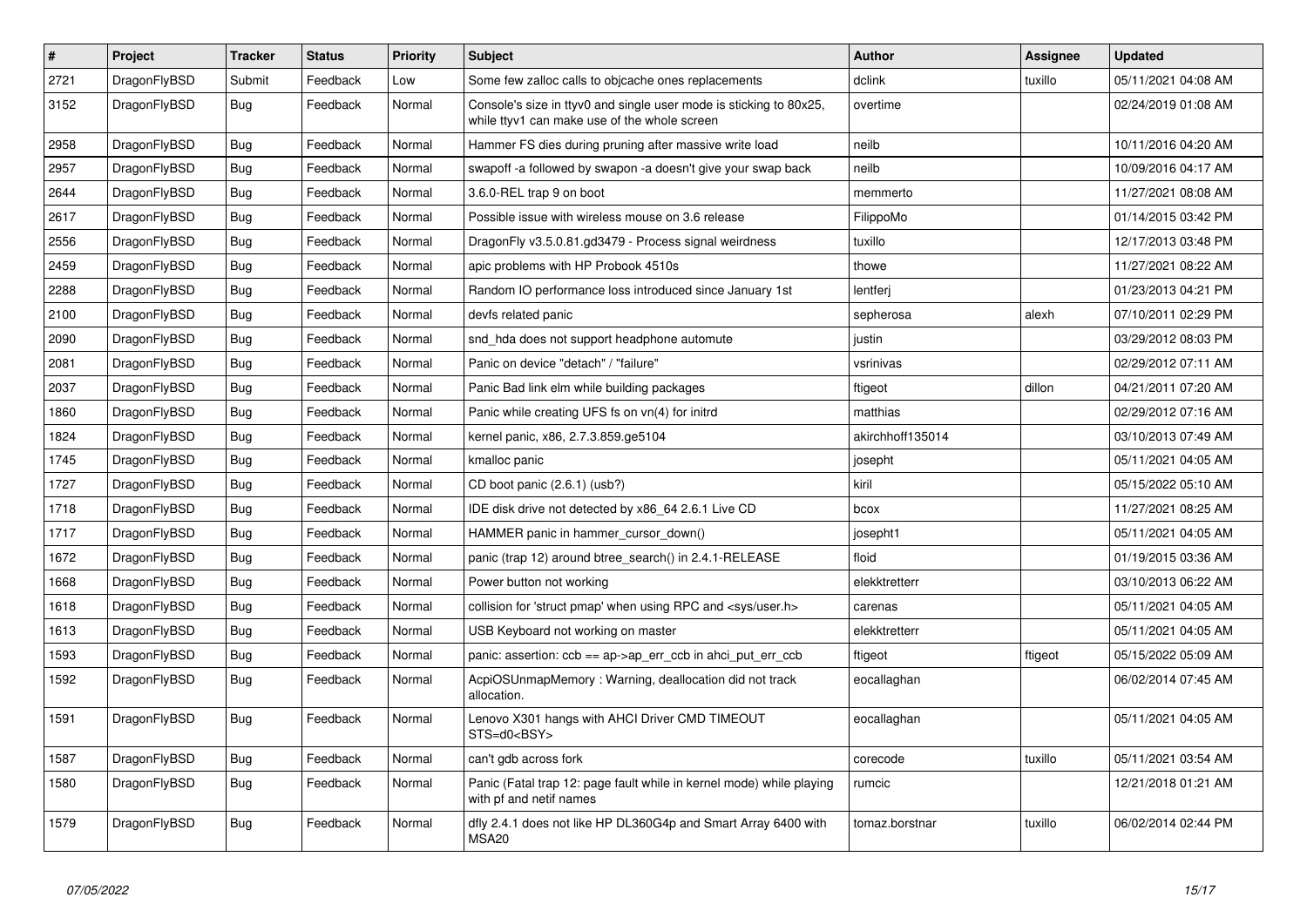| $\sharp$ | Project      | <b>Tracker</b> | <b>Status</b> | <b>Priority</b> | Subject                                                                                                                                                   | <b>Author</b>  | Assignee | <b>Updated</b>      |
|----------|--------------|----------------|---------------|-----------------|-----------------------------------------------------------------------------------------------------------------------------------------------------------|----------------|----------|---------------------|
| 1577     | DragonFlyBSD | <b>Bug</b>     | Feedback      | Normal          | panic: assertion: leaf->base.obj_id == ip->obj_id in<br>hammer ip delete range                                                                            | qhwt+dfly      |          | 05/11/2021 04:01 AM |
| 1563     | DragonFlyBSD | <b>Bug</b>     | Feedback      | Normal          | reset(1) doesn't reset terminal to the defaults                                                                                                           | hasso          |          | 03/10/2013 04:17 AM |
| 1560     | DragonFlyBSD | <b>Bug</b>     | Feedback      | Normal          | Unable to modify partition table on ThinkPad T61p during install                                                                                          | rehsack        |          | 01/15/2015 08:57 AM |
| 1521     | DragonFlyBSD | Bug            | Feedback      | Normal          | amd64 2.4 livecd won't mount root at boot                                                                                                                 | bolapara       |          | 01/28/2018 03:45 AM |
| 1489     | DragonFlyBSD | <b>Bug</b>     | Feedback      | Normal          | panic: ufs dirbad: bad dir                                                                                                                                | rumcic         |          | 03/10/2013 04:34 AM |
| 1486     | DragonFlyBSD | <b>Bug</b>     | Feedback      | Normal          | Interrupt storm related to SATA DVD device                                                                                                                | hasso          |          | 05/11/2021 04:01 AM |
| 1481     | DragonFlyBSD | Bug            | Feedback      | Normal          | panic: assertion: kva p(buf) in soopt from kbuf (after ipfw pipe<br>show, 2.2.1-R)                                                                        | combiner       |          | 05/11/2021 04:01 AM |
| 1456     | DragonFlyBSD | Bug            | Feedback      | Normal          | Microsoft wireless desktop problems                                                                                                                       | elekktretterr  |          | 01/15/2015 08:34 AM |
| 1454     | DragonFlyBSD | <b>Bug</b>     | Feedback      | Normal          | Unable to boot from external USB DVD drive                                                                                                                | elekktretterr  |          | 05/11/2021 04:01 AM |
| 1448     | DragonFlyBSD | <b>Bug</b>     | Feedback      | Normal          | panic: assertion: _tp->tt_msg->tt_cpuid == mycpuid in<br>tcp_callout_active tcp_output tcp_usr_send netmsg_pru_send<br>netmsg service tcpmsg service loop | dillon         |          | 05/11/2021 04:00 AM |
| 1429     | DragonFlyBSD | Bug            | Feedback      | Normal          | vkernel bug - "mfree: m->m_nextpkt != NULL"                                                                                                               | dillon         |          | 05/11/2021 04:00 AM |
| 1411     | DragonFlyBSD | <b>Bug</b>     | Feedback      | Normal          | Burning doesn't work with ahci(4)                                                                                                                         | hasso          | dillon   | 05/11/2021 04:00 AM |
| 1397     | DragonFlyBSD | <b>Bug</b>     | Feedback      | Normal          | jobs -I output inconsistency when called from script                                                                                                      | Anonymous      | tuxillo  | 05/15/2022 05:07 AM |
| 1387     | DragonFlyBSD | Bug            | Feedback      | Normal          | zero-size malloc and ps: kvm_getprocs: Bad address                                                                                                        | qhwt+dfly      |          | 05/11/2021 04:00 AM |
| 1332     | DragonFlyBSD | <b>Bug</b>     | Feedback      | Normal          | DFBSD 2.2 - Booting usbcdrom/usbsticks on thinkpad hangs on<br>"BTX Halted"                                                                               | tuxillo        |          | 05/11/2021 04:00 AM |
| 1330     | DragonFlyBSD | Bug            | Feedback      | Normal          | Hammer, usb disk, SYNCHRONIZE CACHE failure                                                                                                               | josepht        |          | 06/02/2014 04:56 AM |
| 1287     | DragonFlyBSD | <b>Bug</b>     | Feedback      | Normal          | altg configuration doesn't work                                                                                                                           | corecode       | tuxillo  | 05/11/2021 03:51 AM |
| 1282     | DragonFlyBSD | <b>Bug</b>     | Feedback      | Normal          | panic (trap 12) when booting SMP kernel on Atom 330 (dual core)                                                                                           | tomaz.borstnar |          | 05/11/2021 04:00 AM |
| 1250     | DragonFlyBSD | Bug            | Feedback      | Normal          | Panic upon plugging an USB flash drive into the machine                                                                                                   | rumcic         |          | 03/10/2013 05:17 AM |
| 1249     | DragonFlyBSD | <b>Bug</b>     | Feedback      | Normal          | panic: ffs vfree: freeing free inode                                                                                                                      | rumcic         |          | 03/10/2013 05:13 AM |
| 1144     | DragonFlyBSD | Bug            | Feedback      | Normal          | Incorrect clock under KVM                                                                                                                                 | msylvan        |          | 03/09/2013 01:17 PM |
| 1101     | DragonFlyBSD | <b>Bug</b>     | Feedback      | Normal          | ohci related panic                                                                                                                                        | polachok       |          | 05/11/2021 04:00 AM |
| 979      | DragonFlyBSD | <b>Bug</b>     | Feedback      | Normal          | Failure-prone USB mass storage (SB600? msdosfs? CAM?)                                                                                                     | floid          |          | 01/15/2015 08:38 AM |
| 911      | DragonFlyBSD | <b>Bug</b>     | Feedback      | Normal          | kldload/kernel linker can exceed malloc reserve and panic system                                                                                          | corecode       | tuxillo  | 05/11/2021 03:51 AM |
| 901      | DragonFlyBSD | <b>Bug</b>     | Feedback      | Normal          | route show needs to get data from all cpus                                                                                                                | corecode       | tuxillo  | 05/11/2021 03:50 AM |
| 847      | DragonFlyBSD | <b>Bug</b>     | Feedback      | Normal          | processes getting stuck on mount point                                                                                                                    | corecode       | tuxillo  | 05/11/2021 03:50 AM |
| 846      | DragonFlyBSD | <b>Bug</b>     | Feedback      | Normal          | USB bugs:usb mouse can't used!                                                                                                                            | frankning      |          | 01/15/2015 08:36 AM |
| 806      | DragonFlyBSD | <b>Bug</b>     | Feedback      | Normal          | boot error on MacBook                                                                                                                                     | tralamazza     |          | 06/04/2022 05:28 AM |
| 570      | DragonFlyBSD | <b>Bug</b>     | Feedback      | Normal          | 1.8.x: ACPI problems                                                                                                                                      | qhwt+dfly      |          | 06/02/2014 03:45 AM |
| 243      | DragonFlyBSD | Bug            | Feedback      | Normal          | weird behavior in the shell                                                                                                                               | swildner       |          | 05/31/2022 02:51 PM |